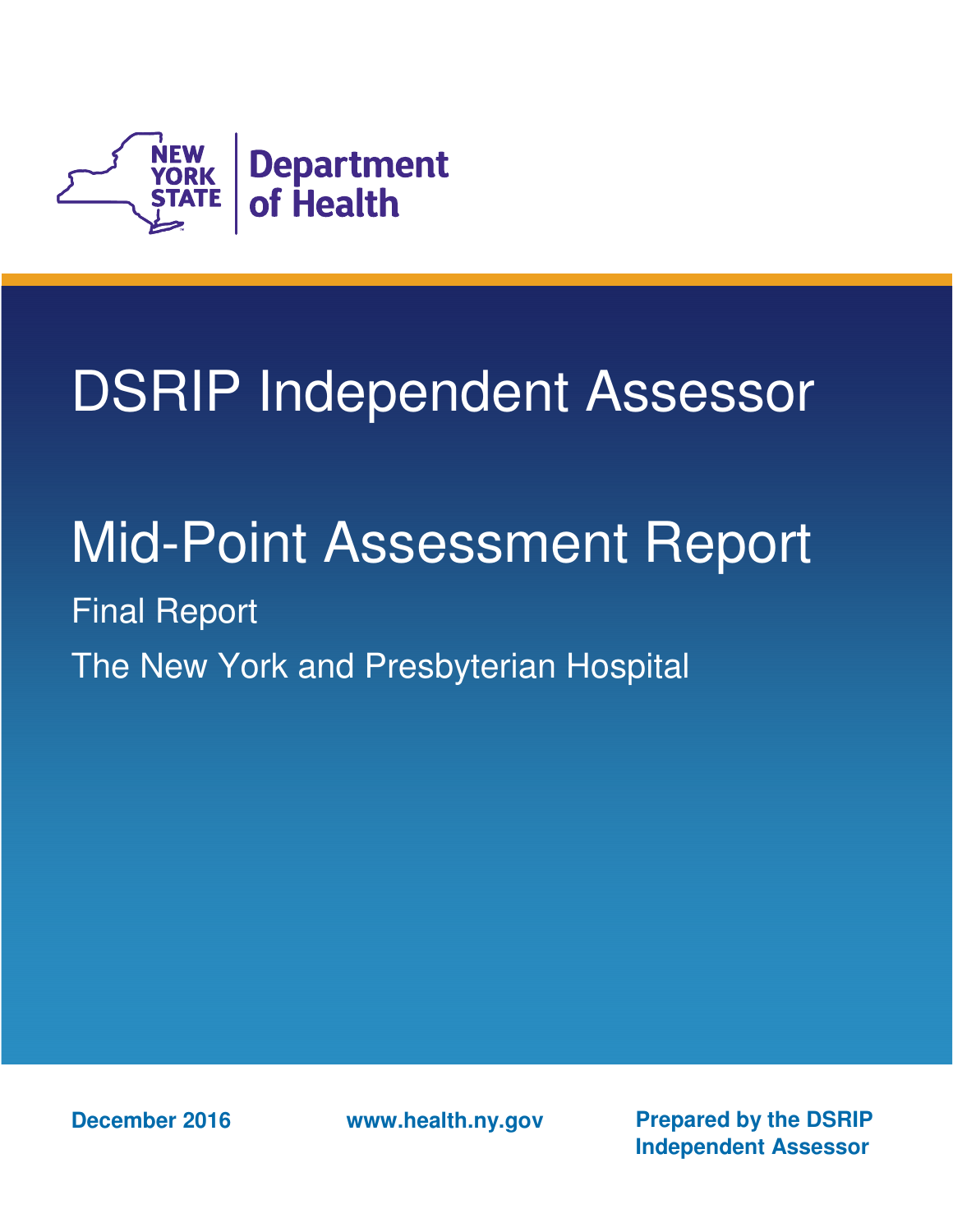## Contents

| $\mathbf{L}$ |                     |  |  |  |
|--------------|---------------------|--|--|--|
| II.          |                     |  |  |  |
| III.         |                     |  |  |  |
| Α.           |                     |  |  |  |
| В.           |                     |  |  |  |
| IV.          |                     |  |  |  |
| V.           |                     |  |  |  |
| VI.          |                     |  |  |  |
| Α.           |                     |  |  |  |
| В.           |                     |  |  |  |
|              | Appendix 360 Survey |  |  |  |

Appendix PPS Narratives

Appendix Partner Engagement Tables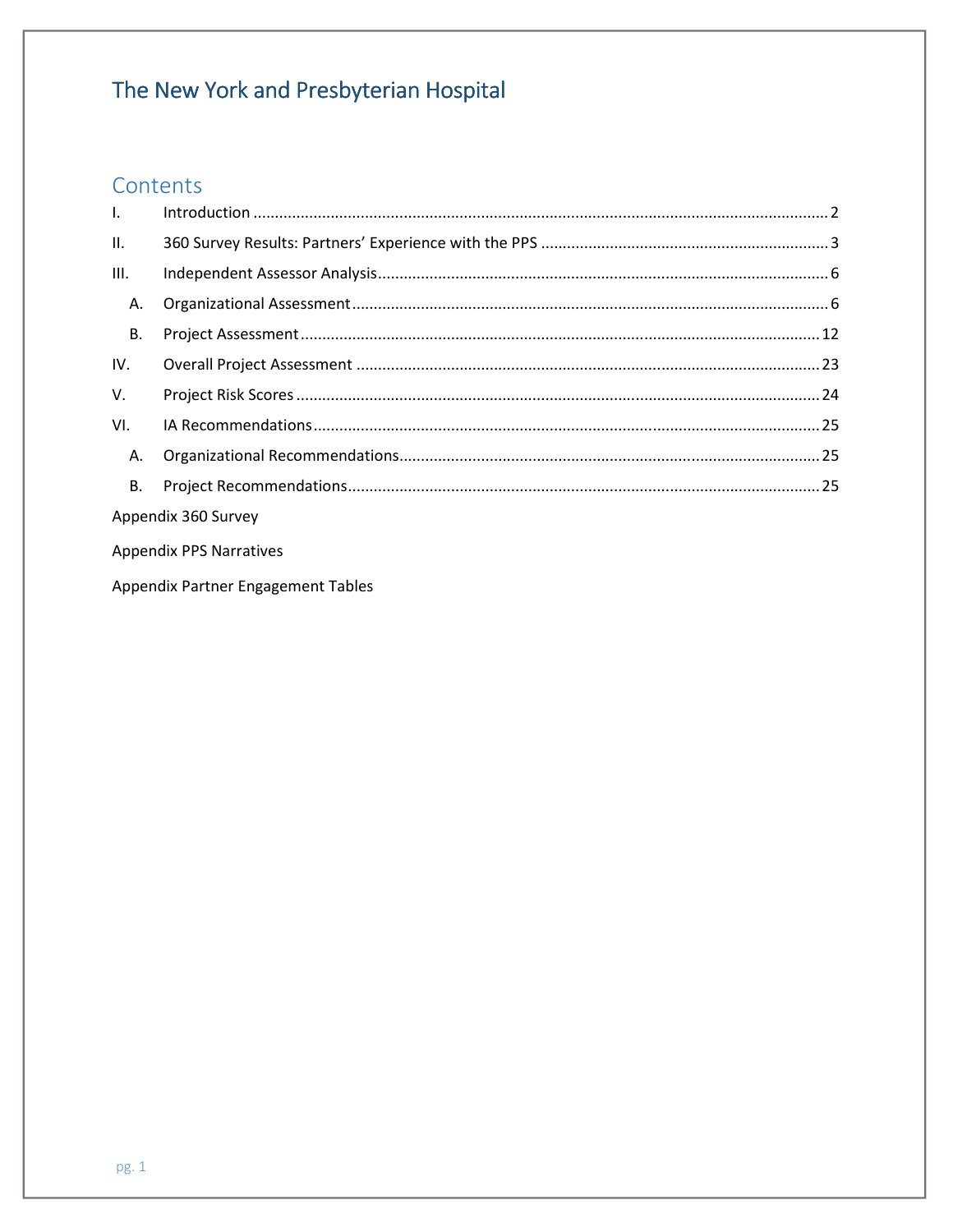## I. Introduction

 The New York and Presbyterian Hospital (NYP) PPS serves New York (Manhattan) county. The Medicaid population attributed to this PPS for performance totals 88,886. The Medicaid population attributed to this PPS for valuation was 47,293. NYP was awarded a total valuation of \$97,712,825 in available DSRIP Performance Funds over the 5 year DSRIP project.

NYP selected the following 10 projects from the DSRIP Toolkit:

| Project  | <b>Project Description</b>                                                                                                                                             |
|----------|------------------------------------------------------------------------------------------------------------------------------------------------------------------------|
| 2.a.i.   | Create integrated delivery systems that are focused on evidence-based medicine<br>/ population health management                                                       |
| 2.b.i.   | Ambulatory intensive care units (ICUs)                                                                                                                                 |
| 2.b.iii. | ED care triage for at-risk populations                                                                                                                                 |
| 2.b.iv.  | Care transitions intervention model to reduce 30-day readmissions for chronic<br>health conditions                                                                     |
| 3.a.i.   | Integration of primary care and behavioral health services                                                                                                             |
| 3.a.ii.  | Behavioral health community crisis stabilization services                                                                                                              |
| 3.e.i.   | Comprehensive strategy to decrease HIV/AIDS transmission to reduce avoidable<br>hospitalizations - development of a Center of excellence for management of<br>HIV/AIDS |
| 3.g.i.   | Integration of palliative care into the patient centered medical home (PCMH)<br>Model                                                                                  |
| 4.b.i.   | Promote tobacco use cessation, especially among low socioeconomic status<br>(SES) populations and those with poor mental health                                        |
| 4.c.i.   | Decrease HIV morbidity                                                                                                                                                 |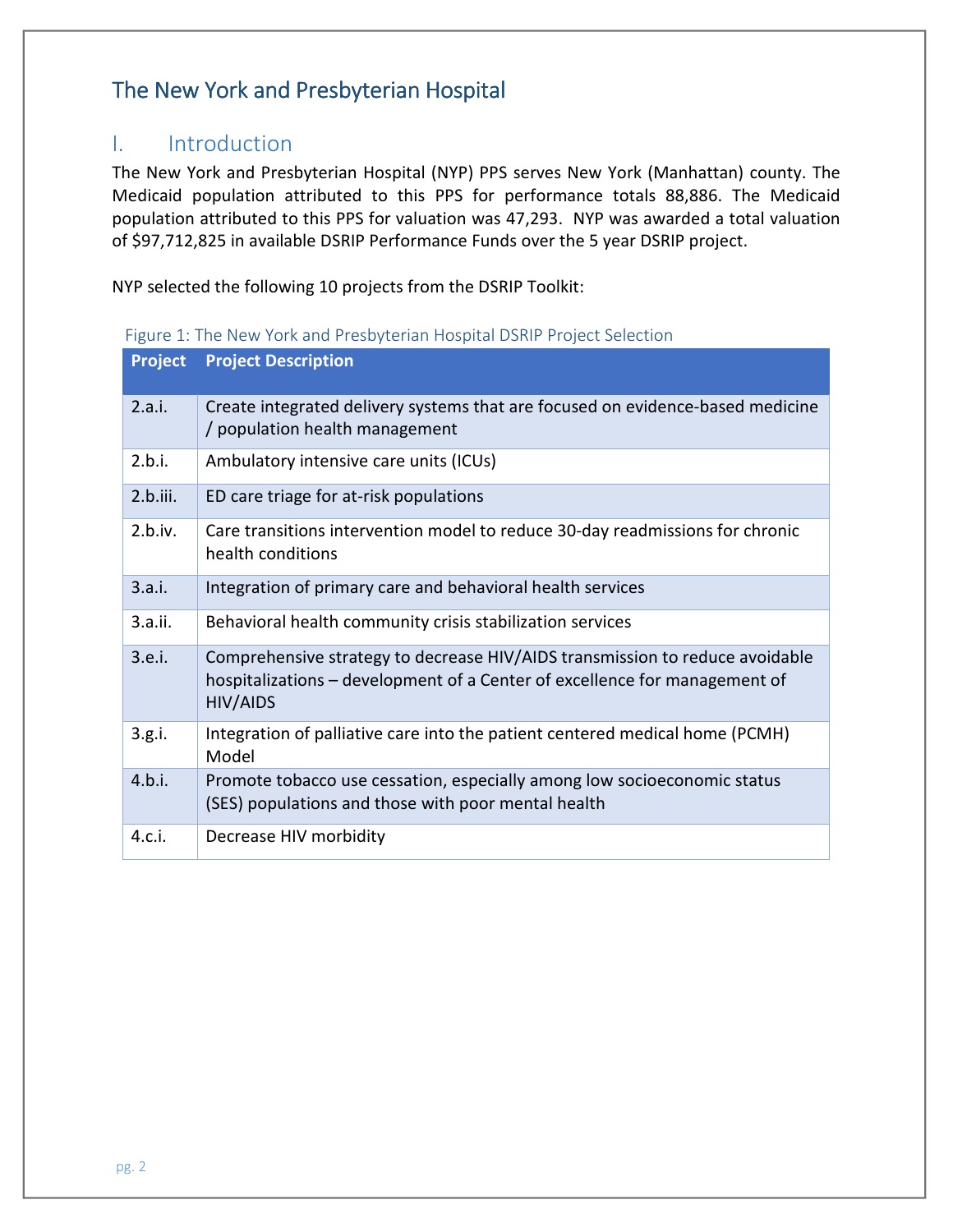## II. 360 Survey Results: Partners' Experience with the PPS

#### Survey Methodology and Overall PPS Average Results

 The Independent Assessor (IA) developed a 360 survey to solicit feedback from the partners of each PPS regarding engagement, communication, and effectiveness. The survey consisted of 12 questions across four PPS organizational areas; Governance, Performance Management, Information Systems, and Contracting/Funds Flow. The Independent Assessor selected a sample of PPS network partners to participate via a sample generator from the PPS Provider Import/Export Tool  $(PIT)^1$  report. A stratified sampling methodology was used to ensure that each category of network partner was included in the surveyed population. This was done to ensure a cross-section of the partner types in the PPS network. The IA used 95% confidence interval and 5% error rate to pull each sample. For the 25 PPS the IA sent out a total of 1,010 surveys, for an average of 40 surveys per PPS partner. The response rate overall was 52%, or 523 total respondents, for an average of approximately 21 responses per PPS.

#### 360 Survey by Partner Category for All PPS

 An analysis of the average survey scores by partner category for all PPS identifies some key trends. The two most favorable survey results were from Hospitals and Nursing Homes. The least favorable survey results came from the Mental Health, Hospice, and Primary Care Providers. These results reflect (generally) a high approval rating of PPS' engagement, communication, and effectiveness by institutional providers and a low approval rating of PPS' engagement, communication, and effectiveness by non-institutional/community based providers. A more thorough review of the four PPS organizational areas demonstrated that all partners perceived that Contracting/Funds Flow and Information Systems as the least favorable rankings (compared to Governance and Performance Management).

| <b>Partner Type</b>                 | <b>Average</b><br><b>Score</b> | $\sqrt{ }$<br><b>Governance</b> | Performance<br><b>Management</b> | ΙT<br><b>Solutions</b> | <b>Funds</b><br><b>Flow</b> |
|-------------------------------------|--------------------------------|---------------------------------|----------------------------------|------------------------|-----------------------------|
| Hospital                            | 3.32                           | 3.42                            | 3.39                             | 3.04                   | 3.28                        |
| <b>Nursing Home</b>                 | 3.06                           | 3.15                            | 2.93                             | 2.93                   | 2.79                        |
| <b>Community Based Organization</b> | 3.00                           | 3.17                            | 3.04                             | 2.73                   | 2.97                        |
| Case Management / Health Home       | 2.93                           | 2.98                            | 2.87                             | 2.81                   | 2.75                        |
| Practitioner - Non-PCP              | 2.93                           | 3.03                            | 2.80                             | 2.64                   | 2.40                        |
| Clinic                              | 2.92                           | 2.96                            | 3.03                             | 2.75                   | 2.66                        |
| Substance Abuse                     | 2.91                           | 3.08                            | 2.96                             | 2.78                   | 2.82                        |
| Pharmacy                            | 2.87                           | 3.00                            | 2.84                             | 2.31                   | 2.25                        |
| All Other                           | 2.84                           | 2.92                            | 2.83                             | 2.63                   | 2.69                        |

#### Figure 2: All PPS 360 Survey Results by Partner Type and Organizational Area

l

 $1$  The Provider Import/Export Tool (PIT) is used to capture the PPS reporting of partner engagement, as well as funds flow for the PPS Quarterly Reports. All PPS network partners are included in the PIT and are categorized based on the same logic used in assigning the partner categorization for the Speed & Scale commitments made during the DSRIP Project Plan Application process.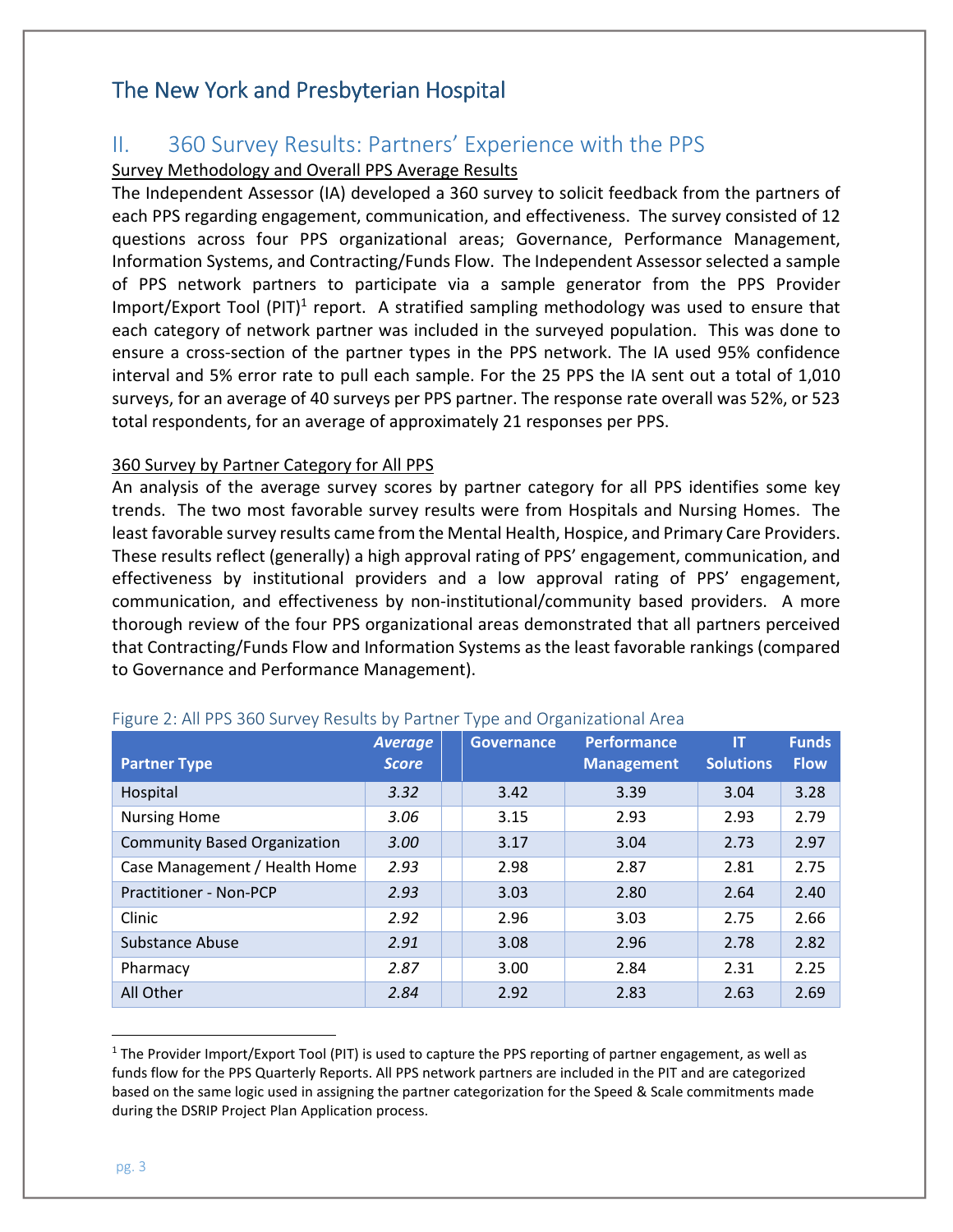| Mental Health                         | 2.81 | 2.94 | 2.85 | 2.56 | 2.75 |
|---------------------------------------|------|------|------|------|------|
| Hospice                               | 2.74 | 2.93 | 2.75 | 2.41 | 2.41 |
| <b>Practitioner - PCP</b>             | 2.66 | 2.68 | 2.66 | 2.61 | 2.31 |
| <b>Average by Organizational Area</b> | 2.90 | 3.00 | 2.89 | 2.70 | 2.67 |

Data Source: 360 Survey Results

#### The New York and Presbyterian Hospital 360 Survey Results<sup>2</sup>

 The NYP 360 survey sample included 35 participating network partner organizations identified in the PIT; 16 of those sampled (46%) returned a completed survey. This response rate was fairly consistent with the average across all PPS (52% completed). The NYP Hospital aggregate 360 survey score ranked 15<sup>th</sup> out of 25 PPS (Figure 3).

#### Figure 3: PPS 360 Survey Results by Organizational Area

| Information System<br>Governance              |              | Performance Management | Contract/Funds Flow |            | <b>Response Rate</b> |
|-----------------------------------------------|--------------|------------------------|---------------------|------------|----------------------|
| STATEN ISLAND                                 | 3.52         | 3.31                   | 3.63                | $-3.41$    | 67%                  |
| MAIMONIDES                                    | 3.15         | 3.09                   | 3.29                | $-3.26$    | 24%                  |
| ALBANY MEDICAL CENTER HOSPITAL                | 3.33         | 2.97                   | 3.25                | $3.23 -$   | 74%                  |
| MOUNTSINAILLC                                 | 3.25         | 3.00                   | 3.40                | $3.14 -$   | 61%                  |
| <b>BRONX HEALTH ACCESS</b>                    | 3.40         | 3.02                   | 3.25                | $3.07 -$   | 44%                  |
| LEATHERSTOCKING COLLABORATIVE HEALTH PARTNERS | 3.19         | 3.16                   | 3.15                | 3.08       | 56%                  |
| ONECITY HEALTH                                | 3.24         | 3.03                   | 3.14                | 3.16       | 60%                  |
| NORTH COUNTRY INITIATIVE                      | 3.14         | 3.16                   | 3.13                | 3.10       | 56%                  |
| REFUAH COMMUNITY HEALTH COLLABORATIVE         | 3.15         | 2.94                   | 3.19                | 3.16       | 52%                  |
| THE NY PRESBYTERIAN/QUEENS                    | 3.24         | 3.11                   | 3.10                | $2.95 -$   | 63%                  |
| MILLENNIUM CARE COLLABORATIVE                 | 3.26         | 2.91                   | 3.17                | $3.01 -$   | 82%                  |
| BRONX PARTNERS FOR HEALTHY COMMUNITIES        | 3.31         | 2.90                   | 3.02                | 2.92       | 58%                  |
| CARE COMPASS NETWORKS                         | 3.33         | 2.69                   | 3.09                | $3.00 -$   | 41%                  |
| MONTEFIORE HUDSON VALLEY COLLAROPATIVE        |              |                        |                     |            | 67%                  |
| THE NEW YORK AND PRESBYTERIAN HOSPITAL        | 3.09         | 3.11                   | 2.93                | 2.77       | 46%                  |
| <b>SUFFOLK CARE COLLABORATIVE</b>             | <b>DAUDI</b> | 2.00                   |                     | 2.58       | 56%                  |
| ADVOCATE COMMUNITY PROVIDERS                  | 3.03         | 2.84                   | 3.06                | 2.84       | 50%                  |
| WESTCHESTER MEDICAL CENTER HEALTH             | 3.09         | 2.76                   | 2.97                | $2.95 -$   | 61%                  |
| ALLIANCE FOR BETTER HEALTH CARE               | 3.12         | 2.75                   | 2.95                | 2.86       | 59%                  |
| <b>FINGERLAKES</b>                            | 3.03         | 2.67                   | 2.95                | $2.88 - 1$ | 89%                  |
| COMMUNITY PARTNERS OF WESTERN NEW YORK        | 2.84         | 2.75                   |                     | $2.70 -$   | 48%                  |
| NYU LUTHERAN MEDICAL CENTER                   | 2.92         | 2.96                   | 263                 | 2.62       | 26%                  |
| ADIRONDACK HEALTH INSTITUTE                   | 3.01         | 2.59<br>2.81           |                     | $2.51 -$   | 54%                  |
| NASSAU QUEENS                                 | 2.74         | 2.87                   | 2.75                | $-2.46$    | 48%                  |
| CENTRAL NEW YORK COLLABORATIVE                | 2.89         | 2.51                   | $-2.35 -$<br>2.53   |            | 31%                  |

Data Source: 360 Survey Data for all 25 PPS

 $2$  PPS 360 Survey data and comments can be found in the "Appendix 360 Survey".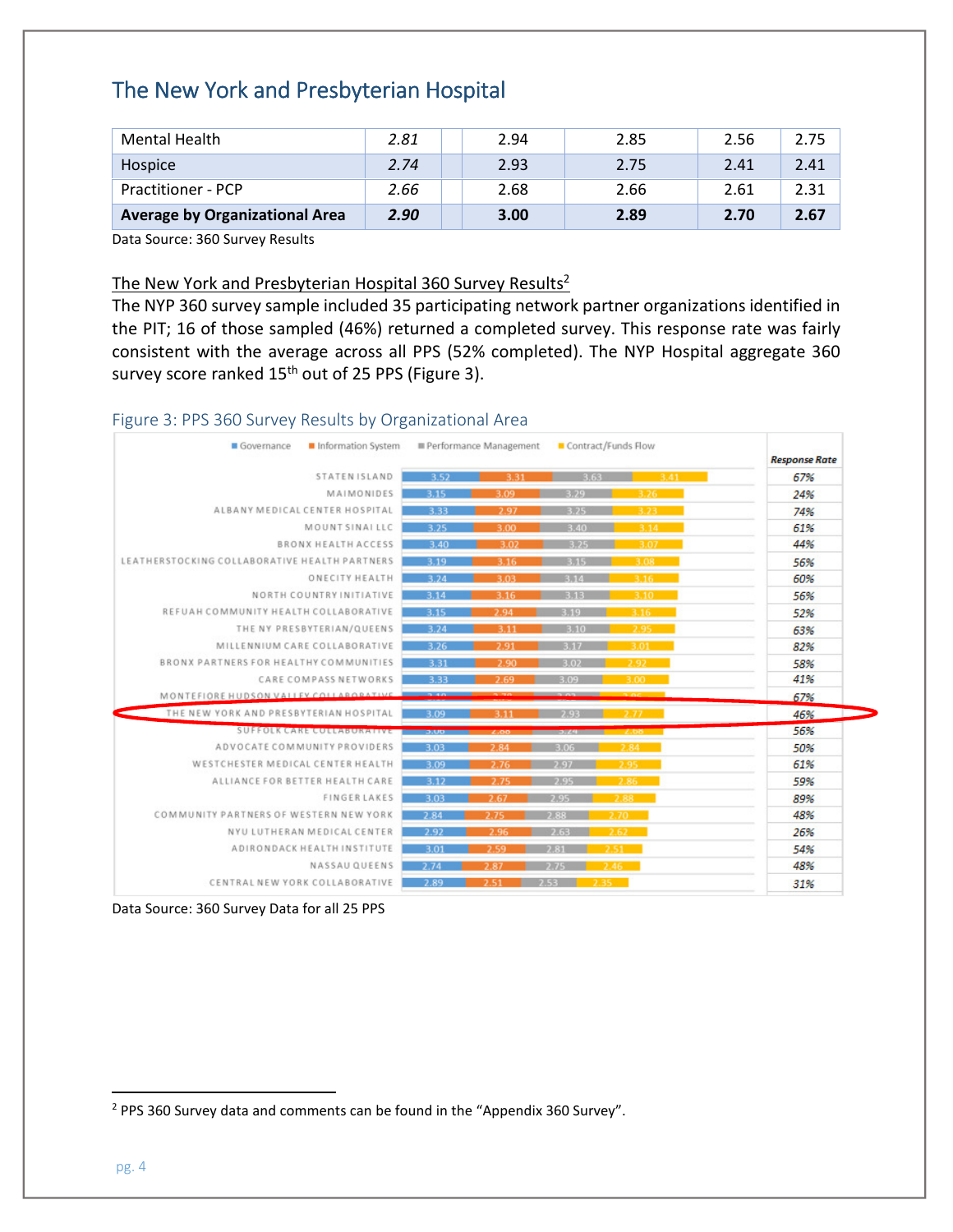#### NYP Survey Results by Partner Type

 The IA analyzed the survey response by partner category to identify any trends by partner type. Figure 4 below identifies and ranks the average survey responses. The Mental Health survey result was high (5<sup>th</sup> out of 12), which was unusual compared to all PPS' (10<sup>th</sup> out of 12). The Case Management / Health Home category was also high, which was consistent with peer PPS responses. Most negative answers were for the Contract / Funds Flow and the Performance Management questions.

| <b>PPS</b>          | <b>Partner Type</b>                               |      | <b>Respondents over Total Surveyed</b> |
|---------------------|---------------------------------------------------|------|----------------------------------------|
| and<br>Presbyterian | The New York Case Management / Health Home        | 3.67 | 1/2                                    |
|                     | Practitioner - Non-Primary Care Provider (PCP)    | 3.50 | 1/2                                    |
| <b>Hospital</b>     | Hospital                                          | 3.20 | 1/2                                    |
|                     | <b>Mental Health</b>                              | 3.17 | 1/3                                    |
|                     | <b>Nursing Home</b>                               | 3.17 | 1/2                                    |
|                     | <b>Practitioner - Primary Care Provider (PCP)</b> | 3.04 | 7/15                                   |
|                     | Pharmacy                                          | 2.83 | 1/2                                    |
|                     | Hospice                                           | 2.70 | 1/1                                    |
|                     | <b>Substance Abuse</b>                            | 2.33 | 1/2                                    |
|                     | <b>Clinic</b>                                     | 1.42 | 1/2                                    |
|                     | All Other                                         | 0.00 | 0/1                                    |
|                     | <b>Community Based Organization</b>               | 0.00 | 0/1                                    |
| <b>Grand Total</b>  |                                                   |      | 16/35                                  |



Data Source: The New York and Presbyterian Hospital 360 Survey Results

 While the data from the 360 Survey alone does not substantiate any specific recommendations at this time, it serves as an important data element in the overall assessment of the PPS through the first five quarters of the DSRIP program and may guide the PPS in its efforts to engage its partners.

l

<sup>&</sup>lt;sup>3</sup> For the survey results, while the CBO category appears to have returned zero results, the IA found that CBO entities may have also been identified as part of the All Other partner category.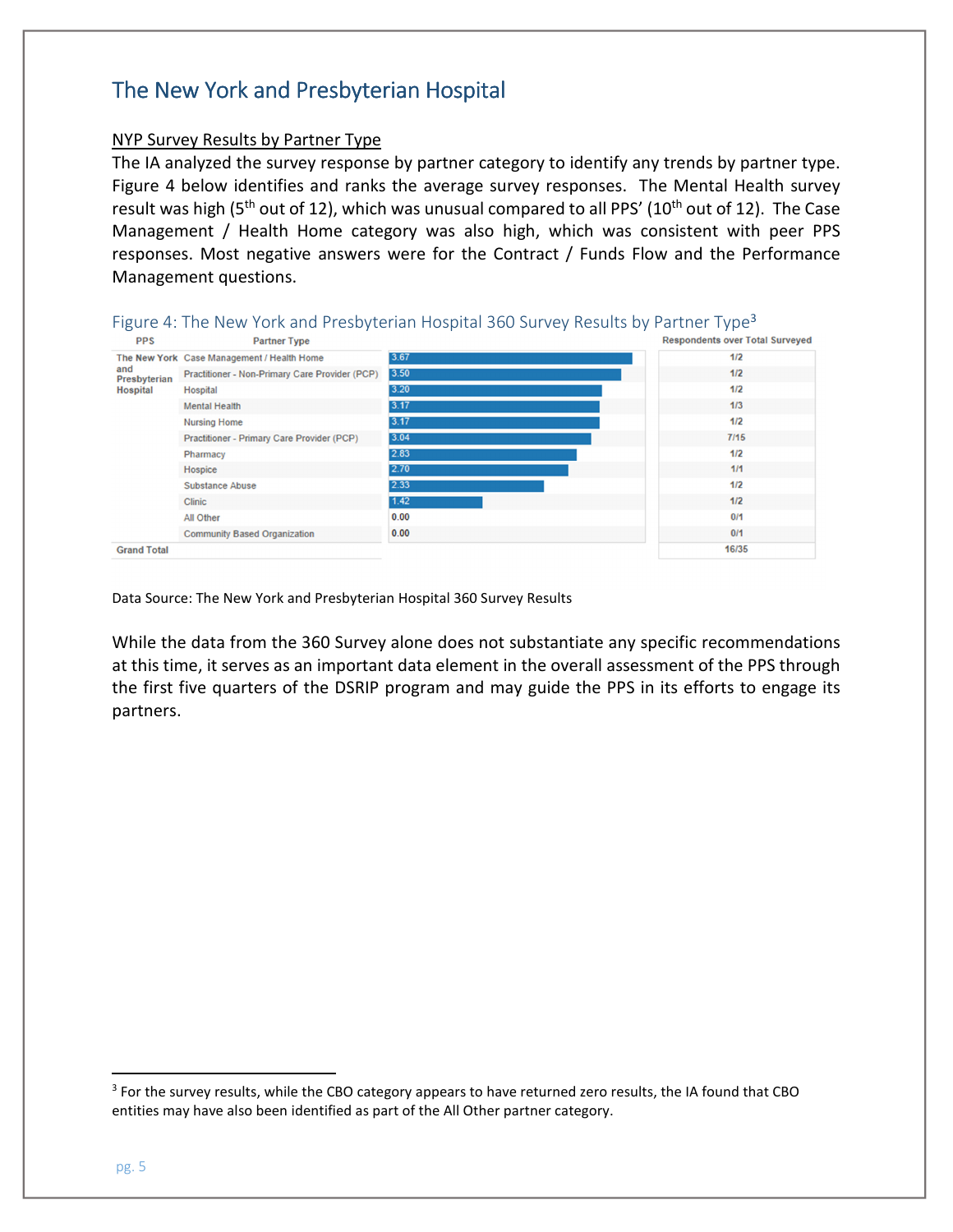## III. Independent Assessor Analysis

covering DY1, Q1 through DY2, Q2<sup>4</sup> and awarded the Achievement Values (AVs) for the successful completion of milestones, as appropriate. The Independent Assessor (IA) has reviewed every Quarterly Report submitted by the PPS

- In DY1, Q2, NYP earned all available Organizational AVs and all Patient Engagement Speed AVs.
- In DY1, Q4, NYP earned all available Organizational AVs and five out of seven Patient Engagement Speed AVs.

 In addition to the PPS Quarterly Reports the PPS were required to submit narratives for each of the projects the PPS is implementing and a narrative to highlight the PPS organizational status. These narratives were required specifically to support the Mid-Point Assessment and were intended to provide a more in depth update on the project implementation efforts of the PPS.

 Lastly, the IA conducted site visits to each of the 25 PPS during October 2016. The site visits were intended to serve a dual purpose; as an audit of activities completed during DY1, including specific reviews of Funds Flow and Patient Engagement reporting and as an opportunity to obtain additional information to support the IA's efforts related to the Mid-Point Assessment. The IA focused on common topics across all 25 PPS including Governance, Cultural Competency and Health Literacy, Performance Reporting, Financial Sustainability, and Expanding Access to Primary Care.

 The IA leveraged the data sources available to them, inclusive of all PPS Quarterly Reports, AV Scorecards, the PPS Narratives, and the On-Site Visits to conduct an in depth assessment of PPS organizational functions, PPS progress towards implementing their DSRIP projects and the likelihood of the PPS meeting the DSRIP goals. The following sections describe the analyses completed by the IA and the observations of the IA on the specific projects that have been identified as having varying levels of risk.

#### A. Organizational Assessment

 The first component of the IA assessment focused on the overall PPS organizational capacity to support the successful implementation of DSRIP and in meeting the DSRIP goals. As part of the quarterly reports, the PPS are required to submit documentation to substantiate the successful completion of milestones across key organizational areas such as Governance, Cultural Competency and Health Literacy, Workforce, Financial Sustainability, and Funds Flow to PPS partners. Following the completion of the defined milestones in each of the key organizational areas, the PPS are expected to provide quarterly updates on any changes to the milestones already completed by the PPS. The following sections highlight the IA's assessment on the PPS

<sup>&</sup>lt;sup>4</sup> At the time of this report, the IA was reviewing the PPS Quarterly Report submissions for DY2, Q2 and had not issued final determinations on PPS progress. However, items not subject to remediation such as engagement numbers and funds flow data were necessary to provide for the most recent and comprehensive IA analysis.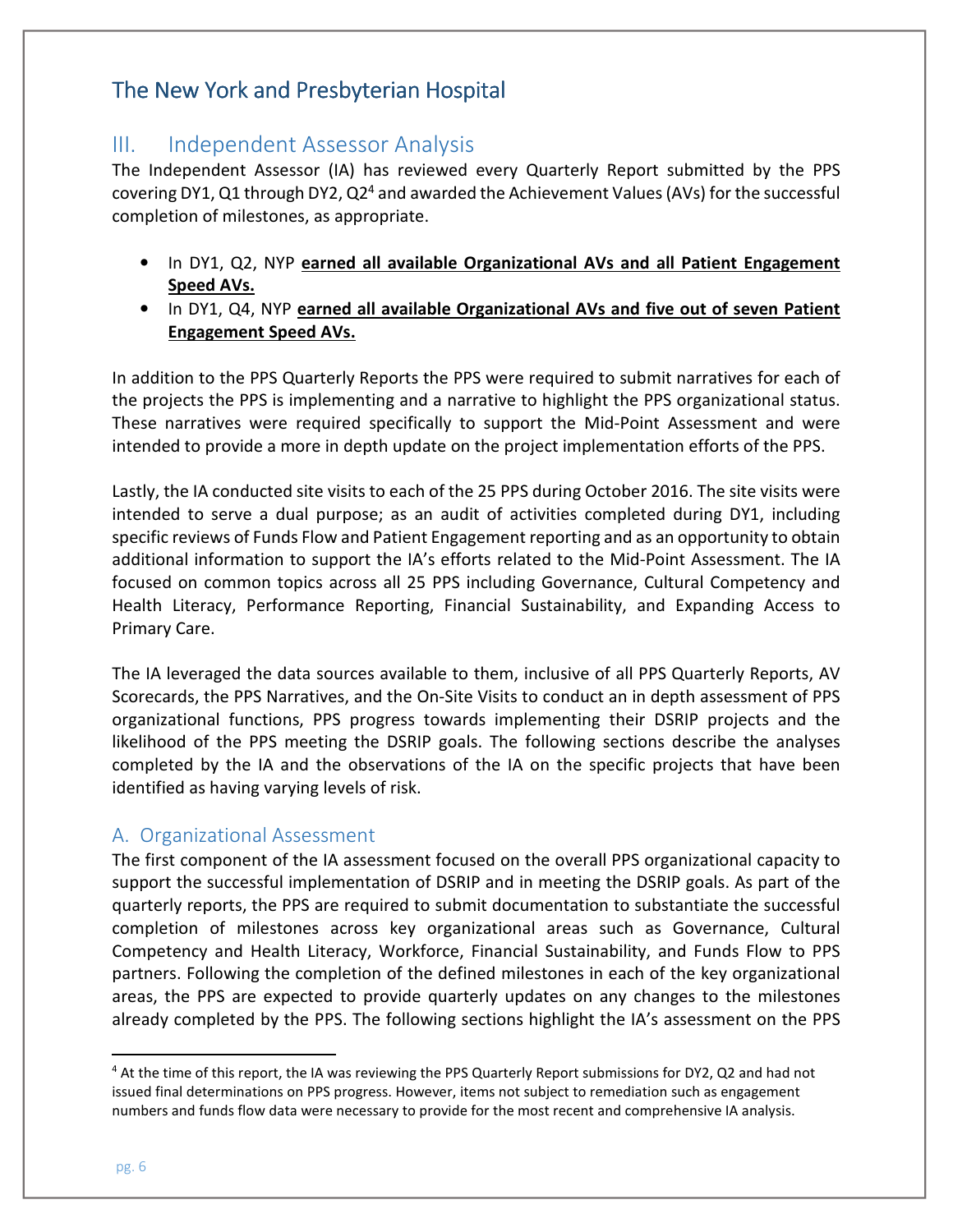efforts in establishing the organizational infrastructure to support the successful implementation of the PPS DSRIP plan.

#### PPS Governance

 The PPS Governance structure includes five oversight committees and several workgroups responsible for monitoring ongoing DSRIP activities and the effectiveness of its governance. The primary committees are: Executive, Finance, Clinical Operations, IT/Data Governance, and Project Advisory (PAC). The Executive, Finance, Clincal Operations, and IT/Data Governance Committees are each co-led by representatives of NYP and a representative "collaborator", a term that this PPS uses in reference to its contracted partners that are active with DSRIP projects. The PAC is chaired by the Vice President, Government & Community Relations at NYP.

 The PAC is comprised of 57 members, almost half of which are invited non-PPS community representatives. Other members of the PAC are representatives from the PPS' partner network. The Finance, IT/Data Governance, and Clinical Operations Committees are each comprised of 10- 11 network partner members, including two chairpersons. The Executive Committee is comprised of NYP staff who serve as the Co-chairs of the other NYP PPS Governance Committees as well as representatives from collaborator organizations. The workgroups are less rigid with regards to membership and are populated based on interest/expertise from collaborator organizations and NYP PPS staff who work in the associated programmatic areas. The Executive, Clinical Operations, IT/Data Governance, and Finance Committees follow a random-selection process with 12 month term limits (with the exception of the initial term, which was extended to 18 months). Regular committee meetings are held bimonthly, monthly, or quarterly, in accordance with the committees' charters. Committee meetings to date have focused on providing project updates with an opportunity for feedback and guidance from Committee members as well as completion of organizational milestones and strategies.

#### PPS Administration and Project Management Office (PMO)

 The IA also reviewed the PPS spending through the DY2, Q2 PPS Quarterly Reports related to administrative costs and funds distributed to the PPS PMO. It should be noted that PPS administrative spending will vary due to speed of staffing up the PMO, size of the PMO, the type of centralized services provided and the degree of infrastructure investment, such as IT, that it may find necessary to support the PPS partners to achieve project goals.

 In reviewing the PPS spending on administrative costs, the IA found that NYP had reported spending of \$1,691,150.00 on administrative costs compared to an average spend of \$3,684,862.24 on administrative costs for all 25 PPS. As each PPS is operating under different budgets due to varying funding resources associated with the DSRIP valuations, the IA also looked at spending on administrative costs per attributed life<sup>5</sup>, relying on the PPS Attribution for

l

<sup>&</sup>lt;sup>5</sup> Attribution for Performance was used as a measure of the relative size of each PPS to normalize the administrative spending across all 25 PPS.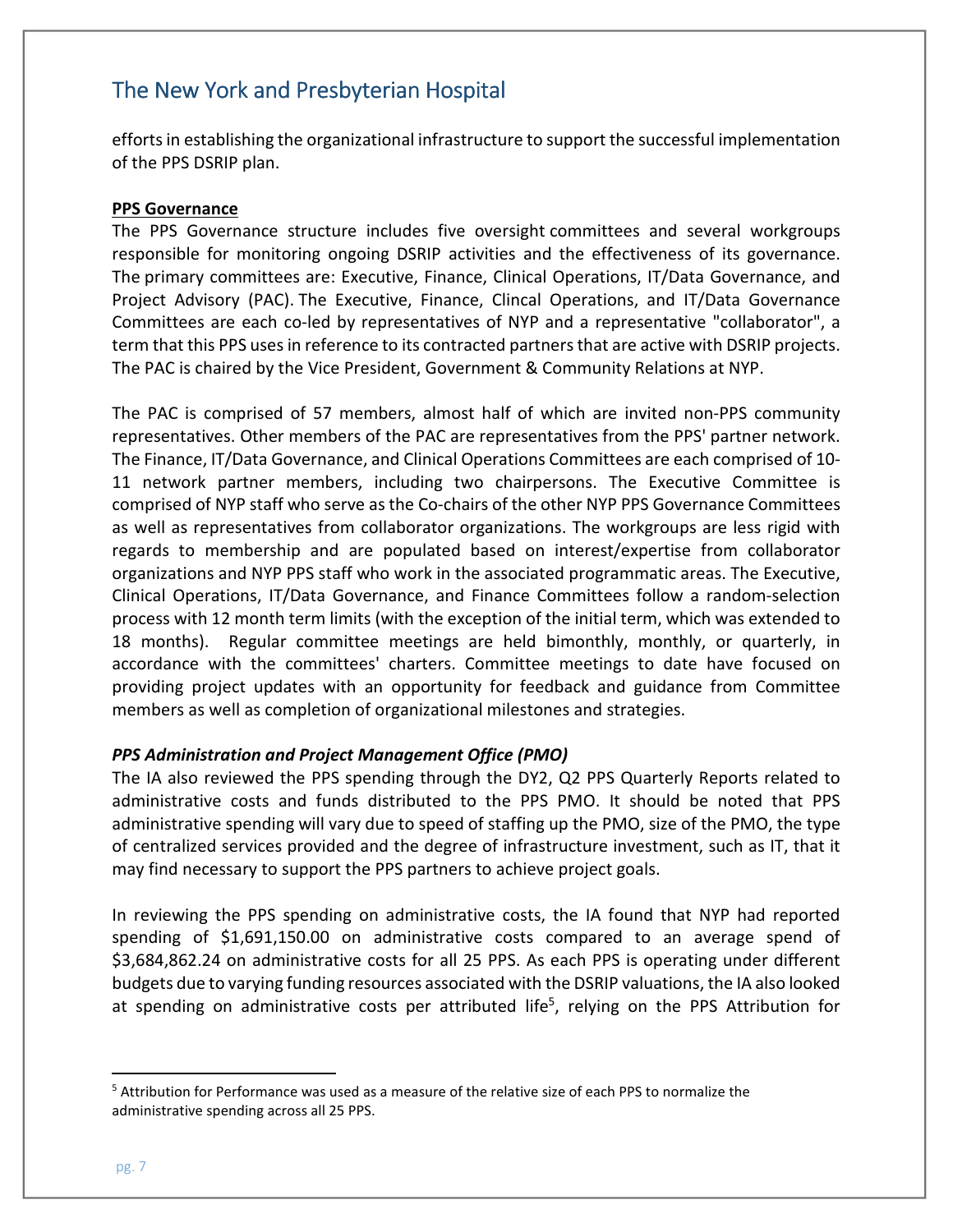Performance figures<sup>6</sup>. The IA found that NYP spends \$19.03 per attributed life on administrative costs compared to a statewide average spend of \$23.93 per attributed life on administrative costs.

costs.<br>Looking further at the PPS fund distributions to the PPS PMO, NYP distributed \$543,638.81 to the PPS PMO out of a total of \$7,149,016.33 in funds distributed across the PPS network, accounting for 7.60% of all funds distributed through DY2, Q2. Comparatively, the statewide average for PPS PMO distributions equaled \$5,966,502.64 or 42.85% of all funds distributed.

 The data on the administrative costs and PMO funds flow distributions present a point of comparison across PPS, however do not alone provide enough information from which the IA can assess the organizational capacity of the PPS to support the implementation of DSRIP. It is important for the PPS to invest in the establishment and maintenance of an organizational infrastructure to support the PPS through the implementation of the DSRIP projects to ensure the PPS success in meeting its DSRIP goals.

#### Community Based Organization Contracting

 As part of the DY1, Q4 PPS Quarterly Report, NYP included a list of all Community Based Organizations (CBOs) in its organization, and whether they had completed contracts. The IA found that the PPS has contracted with the CBOs necessary to meet project requirements. As projects progress, the PPS will follow its protocols to determine next steps and contract additional CBOs, if needed.

 In further assessing the engagement of CBOs by NYP, the IA found that the PPS had distributed \$27,026.46 or 0.38% of the funds distributed to its CBO partners through DY2, Q2. It will be important for the PPS to expand its fund distributions across all of its CBO partners to maintain engagement of these key partners.

#### Cultural Competency and Health Literacy

49,016.33 earned through this period.

 NYP PPS has adopted a patient-centered approach to cultural competency, known as the "Culture of One," which is aligned with the National Quality Forum's (NQF) Cultural Competency framework. NYP submitted its CCHL Training Strategy with its DY2, Q1 Quarterly Report. The PPS aims to provide training specific to cultural competency and health literacy for the PPS partners and staff. The training aims to educate the workforce on what cultural competency and health literacy are and why they are important concepts for all patient interactions, not just for clinical providers. The trainings will help work towards the goal of having cultural competency and health literacy embedded into the foundation of the care provided at each of the PPS partner sites.

 NYP PPS has endorsed the use of Community Health Workers (CHWs) from the community to provide outreach within various facilities. The PPS also has in use, general health education

l

<sup>&</sup>lt;sup>6</sup> The Attribution for Performance figures were based on the data included on the individual PPS pages on the NY DSRIP website.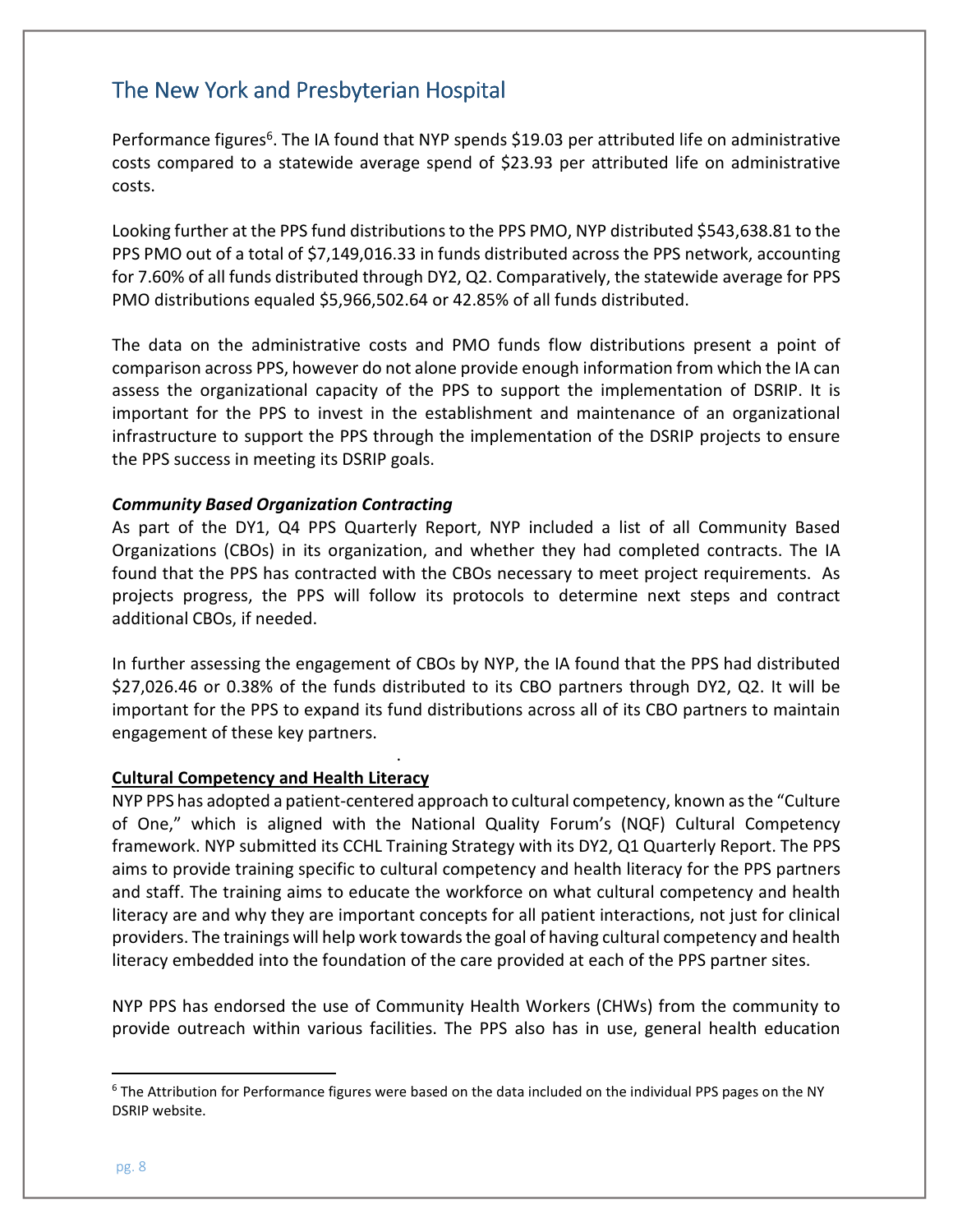materials that meet CLAS standards. NYP PPS continues efforts to develop further materials geared towards cultural competency and health literacy to meet the needs of patients under its DSRIP projects.

 During the IA on-site review it was revealed that many aspects of the CCHL plan have not yet been implemented. NYP PPS has an eLearning and resource portal for cultural competency training. This portal, Quality Interactions-anticipated to go live in November 2016, will enable participants to register and track participation in learning modules, as well as track their progress by use of surveys and assessment tools. At the time of review, it was unclear whether NYP PPS will use information obtained from the portal in establishing best practices, and how the PPS will monitor outcomes and determine specific cultural competency needs of its partners.

#### Financial Sustainability and Value Based Purchasing (VBP)

 The Financial Governance Committee assists the Executive Governance Body in the oversight of several areas related to finance including reporting, compliance, distribution of funds and oversight of financial performance. NYP created a survey to identify financially fragile partners. The PPS performed a baseline assessment of its partners' financial health in DY1, from which it identified one potentially fragile subsidiary partner from 60 responses out of 80 surveys that were sent.

 In DY1, Q3 the PPS submitted a Financial Sustainability Strategy which articulates that organizations that are deemed financially fragile will be monitored more closely and more frequently by the NYP PPS PMO and the Finance Committee Co-Chairs. The organization may be asked to increase reporting, as appropriate. The PPS will work with the organization to develop reporting mechanisms that are not administratively burdensome, including, but not limited to, review of balance sheets and Profit and Loss Statements. Network members who are deemed financially fragile will receive advice and counsel from the NYP PPS Finance Committee Co-Chairs.

 It will be important for NYP to continue assessing the financial health of its network partners throughout the life of DSRIP. This will be of particular importance as DSRIP funding shifts from pay for reporting (P4R) to pay for performance (P4P) and as partner reimbursement shifts towards Value Based Purchasing (VBP).

 The PPS indicated that it is still in the early stages of implementing a VBP strategy. The PPS has completed a VBP baseline survey of its partners and is currently focused on disseminating information made available by DOH and encouraging participation in DOH-sponsored educational events such as the VBP Bootcamps. NYP intends to collaborate with many partners in implementing its VBP strategy, including DOH, trade associations, and other PPS resources. NYP indicates that its PPS PMO is closely collaborating with the New York and Presbyterian/Queens PPS on the VBP strategy. An increased focus is on developing and implementing a VBP strategy that will move the PPS and its partners towards the established VBP goals.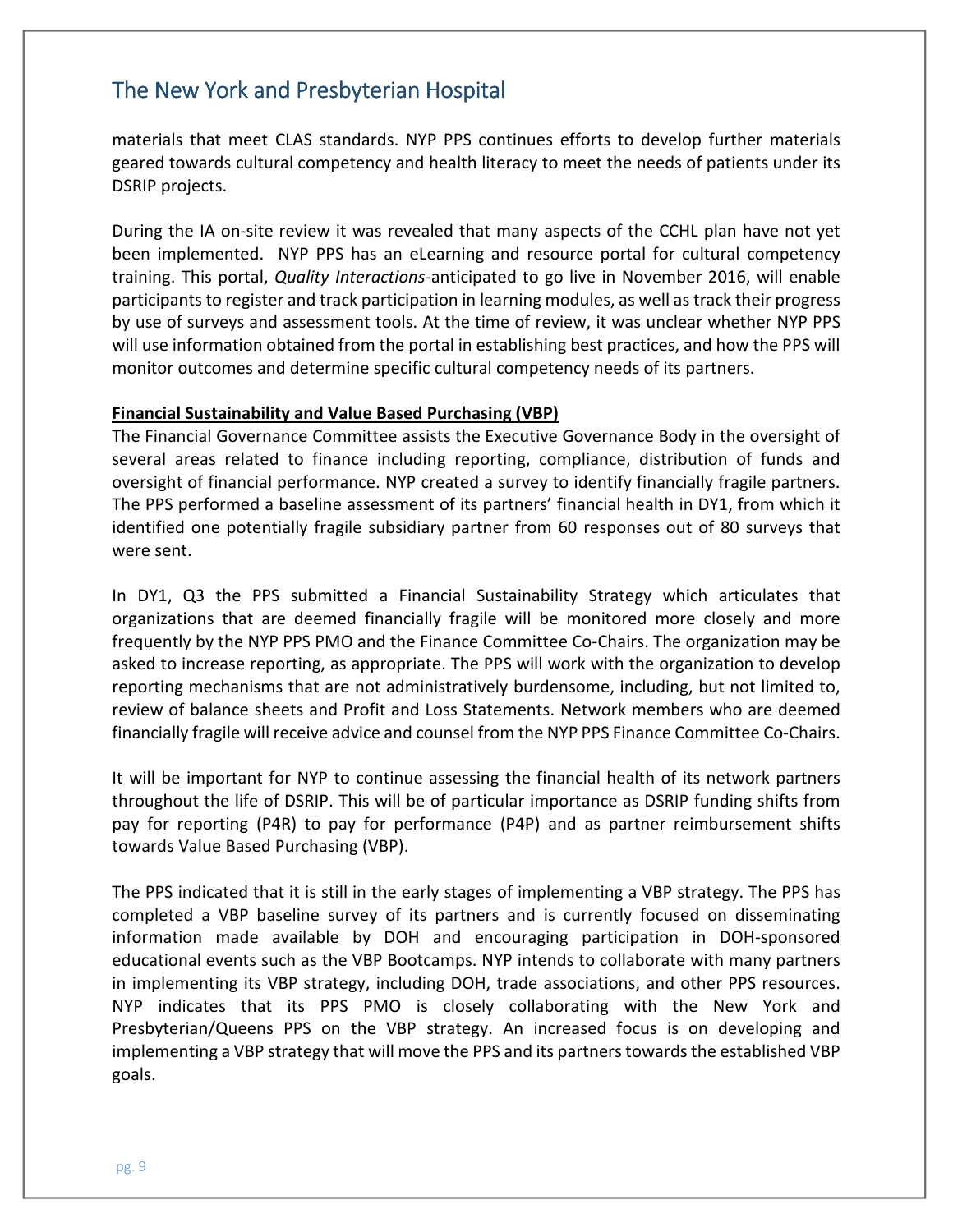#### Funds Flow

 Through the DY2, Q2 PPS Quarterly Report, NYP's funds flow reporting indicates that it has distributed 92.83% (\$7,149,016.40) of the DSRIP funding it has earned (\$7,701,266.40) to date. In comparison to other PPS, the distribution of 92.83% of the funds earned ranks 3rd and places NYP above the statewide average of 56.20%.

 Figure 5 below indicates the distribution of funds by NYP across the various Partner Categories in the NYP network.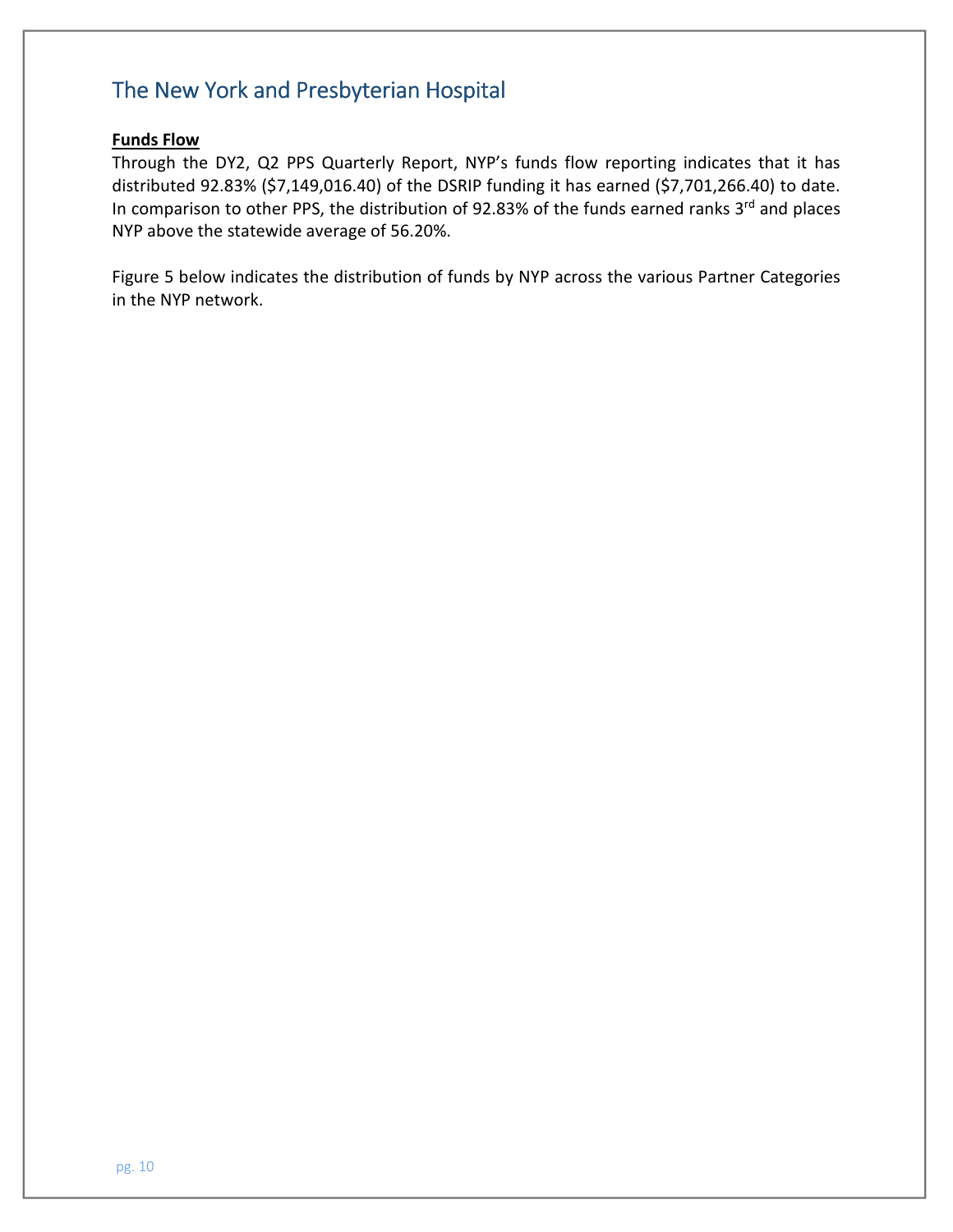| Figure 5: PPS Funds Flow (through DY2, Q2)         |                                         |                                                              |                                                        |  |
|----------------------------------------------------|-----------------------------------------|--------------------------------------------------------------|--------------------------------------------------------|--|
| <b>Total Funds Available (DY1)</b>                 | \$7,720,654.69                          |                                                              |                                                        |  |
| <b>Total Funds Earned (through DY1)</b>            |                                         | \$7,701,266.43 (99.75% of Available Funds)                   |                                                        |  |
| Total Funds Distributed (through DY2, Q2)          | \$7,149,016.33 (92.83% of Earned Funds) |                                                              |                                                        |  |
| <b>Partner Type</b>                                | <b>Funds</b><br><b>Distributed</b>      | <b>NY Presbyterian</b><br>(% of Funds<br><b>Distributed)</b> | <b>Statewide</b><br>(% of Funds<br><b>Distributed)</b> |  |
| Practitioner - Primary Care Physician (PCP)        | \$0.00                                  | 0.00%                                                        | 3.9%                                                   |  |
| Practitioner - Non-Primary Care Physician<br>(PCP) | \$0.00                                  | 0.00%                                                        | 0.7%                                                   |  |
| Hospital                                           | \$6,389,654.39                          | 89.38%                                                       | 30.4%                                                  |  |
| Clinic                                             | \$146,030.00                            | 2.04%                                                        | 7.5%                                                   |  |
| Case Management/Health Home                        | \$0.00                                  | 0.00%                                                        | 1.3%                                                   |  |
| <b>Mental Health</b>                               | \$0.00                                  | 0.00%                                                        | 2.4%                                                   |  |
| <b>Substance Abuse</b>                             | \$0.00                                  | 0.00%                                                        | 1.0%                                                   |  |
| <b>Nursing Home</b>                                | \$0.00                                  | 0.00%                                                        | 1.2%                                                   |  |
| Pharmacy                                           | \$0.00                                  | 0.00%                                                        | 0.0%                                                   |  |
| Hospice                                            | \$0.00                                  | 0.00%                                                        | 0.2%                                                   |  |
| Community Based Organizations <sup>7</sup>         | \$27,026.46                             | 0.38%                                                        | 2.3%                                                   |  |
| All Other                                          | \$0.00                                  | 0.00%                                                        | 5.8%                                                   |  |
| Uncategorized                                      | \$42,666.67                             | 0.60%                                                        | 0.5%                                                   |  |
| <b>Non-PIT Partners</b>                            | \$0.00                                  | 0.00%                                                        | 0.6%                                                   |  |
| <b>PMO</b>                                         | \$543,638.81                            | 7.60%                                                        | 42.0%                                                  |  |

 $\overline{z}$  and  $\overline{z}$ Figure 5: PPS Funds Flow (through DY2, Q2)

Data Source: PPS Quarterly Reports DY1, Q2 – DY2, Q2

 In further reviewing NYP's funds flow distributions, it is notable that the distributions are heavily directed towards the Hospital and PMO categories, with 96.98 % of the funds being directed to those two categories. The lack of funding distributions to many of the partner types, in particular the PCP and Behavioral Health (Mental Health and Substance Abuse) partners is something the PPS must address going forward. It will be important for the PPS to demonstrate efforts to distribute funding to a larger portion of the PPS network to encourage and maintain the participation of its partners outside of the hospital network.

 $7$  Within the Partner Categorizations of the PPS Networks, Community Based Organizations are defined as those entities without a Medicaid billing ID. As such, there are a mix of health care and social determinant of health partners included in this category.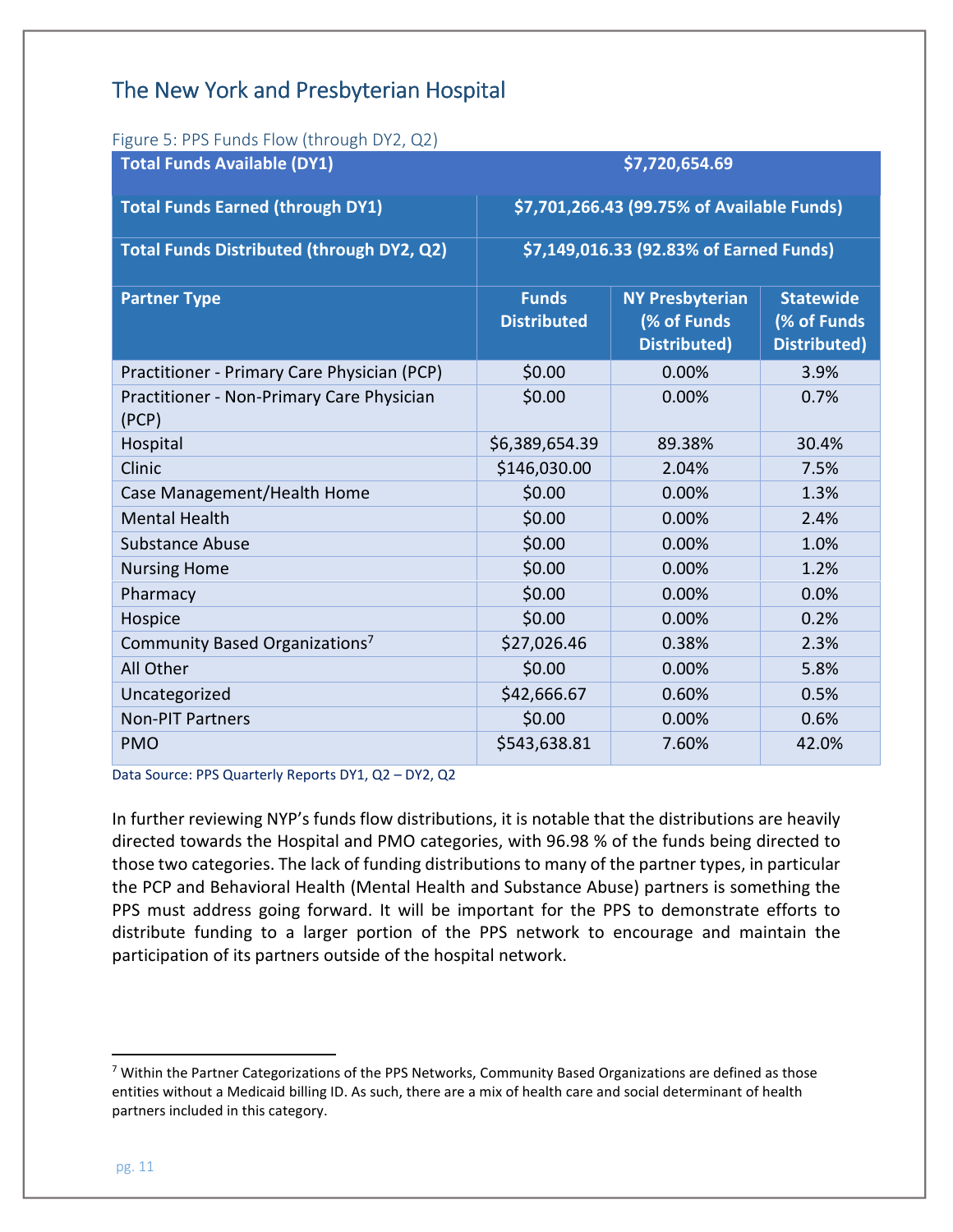#### **Primary Care Plan**

 The IA reviewed the executive summaries of the Primary Care Plans submitted by DOH during the public comment period. The IA review focused on the completeness and the progress demonstrated by the PPS in the Primary Care Plan. The IA agrees with the assessment that the largest portion of the Primary Care network is within the NYP institutional framework and that the leadership committees for the PPS have strong representation by Primary Care practitioners.

#### B. Project Assessment

 In addition to the assessment of the overall organizational capacity of the PPS, the IA assessed the PPS progress towards implementing the DSRIP projects the PPS selected through the DSRIP Project Plan Application process. In assessing the PPS progress towards project implementation, the IA relied upon common data elements across various projects, including PPS progress towards completing the project milestones associated with each project as reported in the PPS Quarterly Reports, PPS efforts in meeting patient engagement targets, and PPS efforts in engaging network partners in the completion of project milestones. Based on these elements, the IA identified potential risks in the successful implementation of DSRIP projects. For each project identified as being at risk by the IA, this section will indicate the various data elements that support the determination of the IA and that will ultimately result in the development of the recommendations of the IA for each project.

#### **PPS Project Milestone Status**

 The first element that the IA evaluated was the current status of the PPS project implementation efforts as indicated through the DY2, Q2 PPS Quarterly Reports. For each of the prescribed milestones associated with each Domain 2 and Domain 3 project, the PPS must indicate a status of its efforts in completing the milestone. The status indicators range from 'Completed' to 'In Progress' to 'On Hold'. Figure 6 below illustrates NYP's current status in completing the project milestones within each project. Figure 6 also indicates where the required completion dates are for the milestones.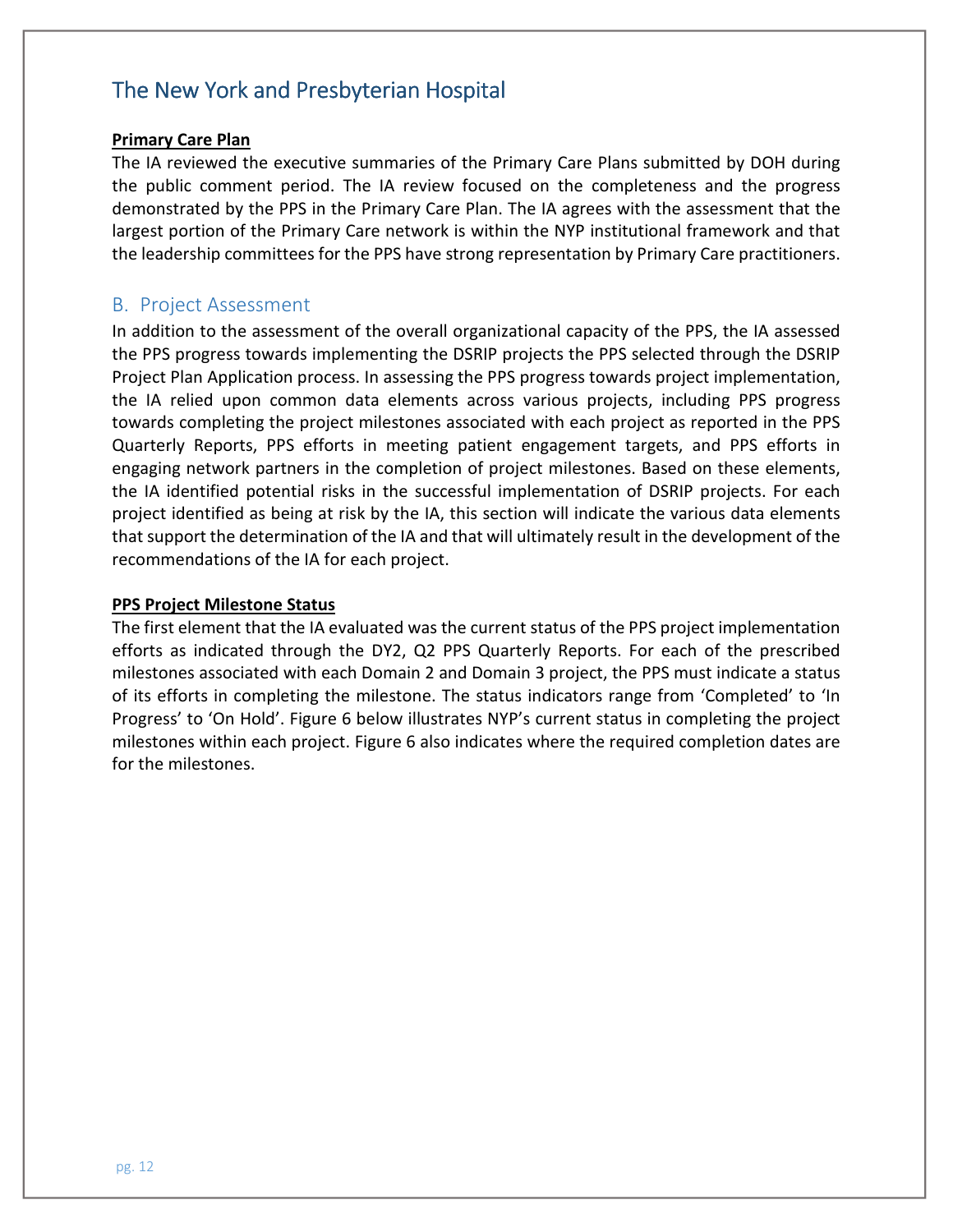#### Figure 6: The New York and Presbyterian Hospital Project Milestone Status (through DY2, Q2)<sup>8</sup>



Data Source: The New York and Presbyterian DY2, Q2 PPS Quarterly Report

 Based on the data in Figure 6 above, it appears that Projects 3.a.i and 3.e.i may be at risk due to the current status of project implementation efforts being "On Hold". This status indicates that the PPS has not begun efforts to complete these milestones by the required completion date and as such are at risk of losing a portion of the Project Implementation Speed AV for each project.

 However, further assessment of the PPS project implementation status for project 3.a.i. indicates that many of the project milestones with a status of 'On Hold' are related to the PPS not pursuing Model 3 for this project. Therefore, for the models the PPS is pursuing, there is no risk of project implementation meeting the required completion dates at this time. Similarly, for project 3.e.i., the PPS is only implementing Model 3 and all milestones that have a current status of 'On Hold' are associated with Models 1 and 2. As such, the IA has not identified any risks of project implementation meeting the required completion dates at this time.

 Furthermore, Project 2.b.iii may be at risk due to the current status of milestones which are due in DY2, Q4 as "On Hold". This status indicates that the PPS has not begun efforts to complete these milestones by the required completion date and as such are at risk of losing a portion of the Project Implementation Speed AV for each project.

#### **Patient Engagement AVs**

 In addition to the analysis of the current project implementation status, the IA reviewed NYP's performance in meeting the Patient Engagement targets through the PPS Quarterly Reports. The IA identified three projects where the PPS has missed the Patient Engagement targets in at least one PPS Quarterly Report. Figures 7 through 8 below highlight those projects where NYP has missed the patient Engagement target for at least one quarter.

l

<sup>&</sup>lt;sup>8</sup> Note that this graphic does not include Domain 4 projects as these projects do not have prescribed milestones and the PPS did not make Speed & Scale commitments related to the completion of these projects.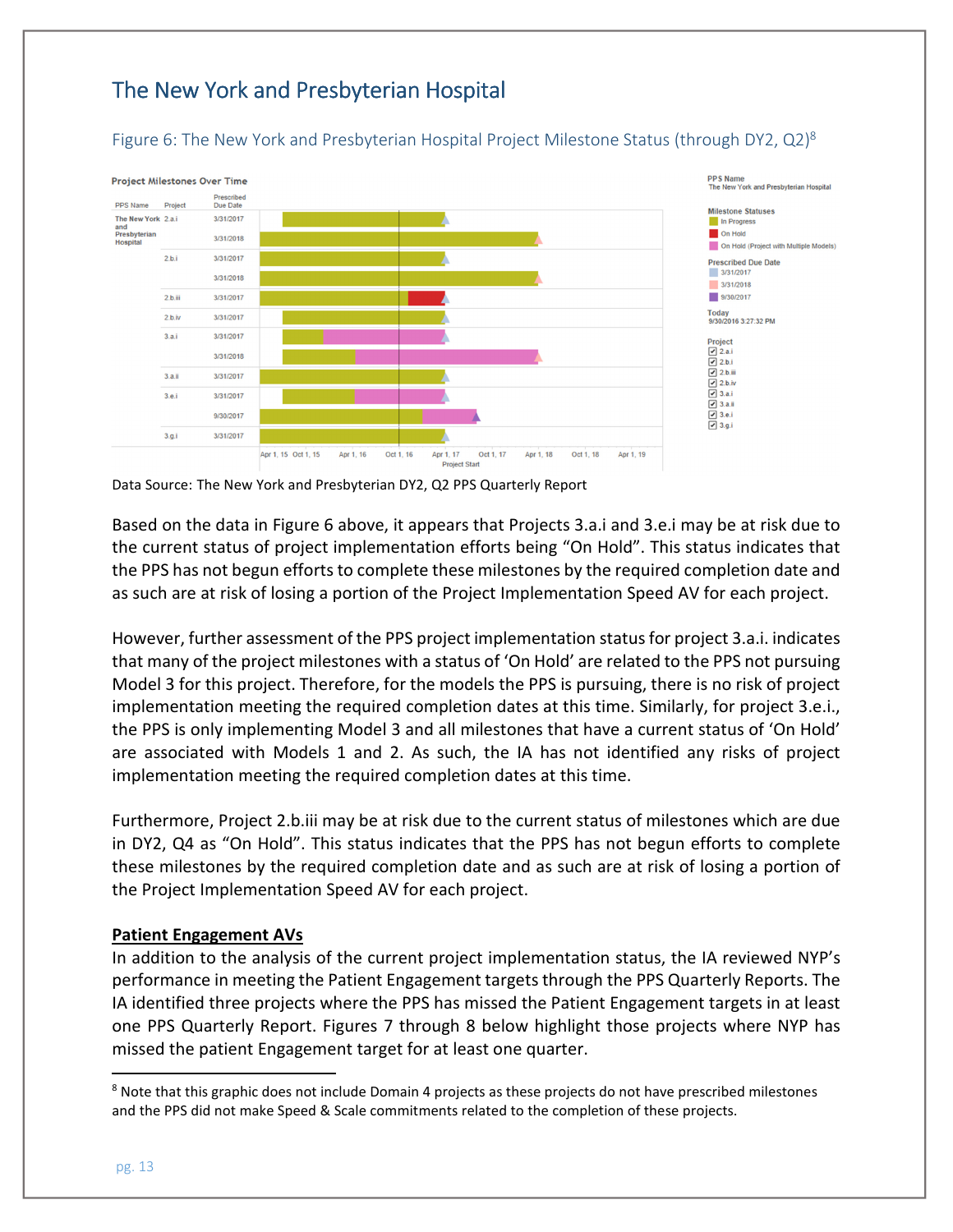| <b>Quarter</b> | <b>Committed Amount</b> | <b>Engaged Amount</b> | <b>Percent Engaged</b> |
|----------------|-------------------------|-----------------------|------------------------|
| <b>DY1, Q2</b> | 1,723                   | 1,379                 | 80.03%                 |
| <b>DY1, Q4</b> | 3.445                   | 2.402                 | 69.72%                 |
| <b>DY2, Q2</b> | 1,941                   | 3,897                 | 200.77%                |

#### Figure 7: Project 3.e.i (Comprehensive strategy to decrease HIV/AIDS transmission) Patient **Engagement**

Data Source: The New York and Presbyterian PPS Quarterly Reports (DY1, Q2 – DY2, Q2)

#### Figure 8: Project 3.g.i (Integration of palliative care into the PCMH model) Patient Engagement

| <b>DY1, Q4</b> | 280 | 0.00% |
|----------------|-----|-------|
|                |     |       |

Data Source: The New York and Presbyterian PPS Quarterly Reports (DY1, Q2 – DY2, Q2)

 While the PPS missed the Patient Engagement target for projects 3.e.i., and 3.g.i. for at least one reporting period, through DY2, Q2, NYP is projected to have reached the Patient Engagement targets for these projects based on the data reported in the DY2, Q2 PPS Quarterly Report pending IA review and approval. Based on this data, it would appear that the PPS has addressed any issues it encountered with early Patient Engagement efforts.

#### Partner Engagement

 The widespread engagement of network partners throughout the PPS service area is important to the overall success of DSRIP across New York State. Engagement of partners in isolated portions of the PPS service area will not support the statewide system transformation, improvement in the quality of care, and reduction in costs that are expected as a result of this effort. It is therefore important to the success of the PPS and to the overall DSRIP program that the PPS engage network partners throughout their identified service area.

 In continuing to further assess the project implementation efforts of the PPS and to identify the potential risks associated with project implementation the IA also assessed the efforts of the PPS in engaging their network partners for project implementation relative to the Speed & Scale commitments made for partner engagement as part of the DSRIP Project Plan Application.

 The IA paid particular attention to the PPS engagement of Practitioner – Primary Care Provider (PCP) and of behavioral health (Mental Health and Substance Abuse) partners given the important role these partners will play in helping the PPS to meet the quality improvement goals tied to the Pay for Performance (P4P) funding. The engagement of PCPs and behavioral health partners is especially important across Domain 3a projects where six out of ten High Performance Funding eligible measures fall.

 As part of this effort, the IA reviewed all projects with a specific focus on those projects that were identified as potential risks due to Project Milestone Status and/or Patient Engagement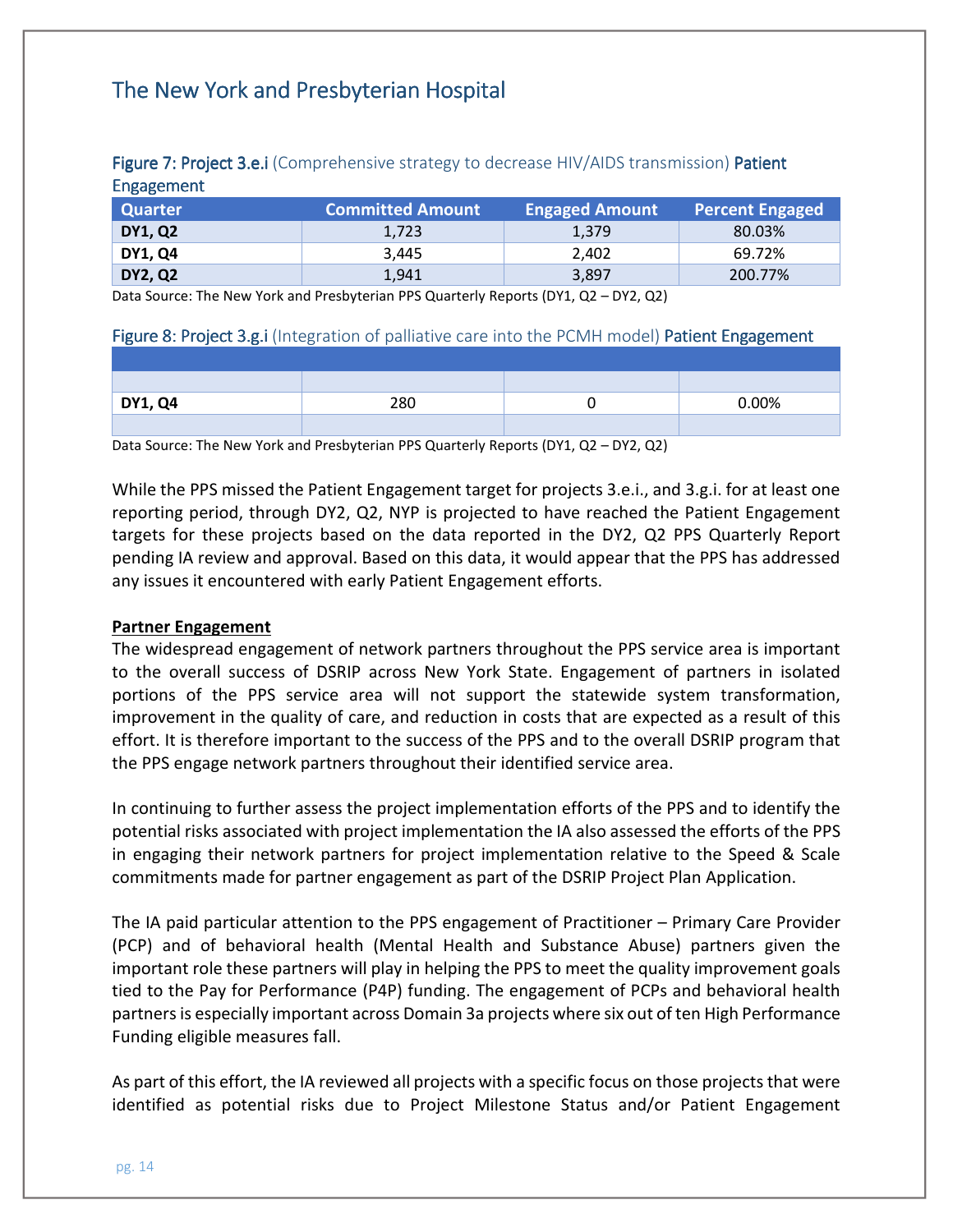performance. Figures 9 through 15 illustrate the level of partner engagement against the Speed & Scale commitments for all projects based on the PPS reported partner engagement efforts in the DY2, Q2 PPS Quarterly Report. The data included in the tables is specifically focused on those partner categorizations where PPS engagement is significantly behind relative the commitments made by the PPS.

 The data presented in the partner engagement tables in the following pages includes the partner engagement across all defined partner types for all projects where the PPS is lagging in partner engagement. The PPS reporting of partner engagement, as well as funds flow, is done through the Provider Import Tool (PIT) of the PPS Quarterly Reports. All PPS network partners are included in the PIT and are categorized based on the same logic used in assigning the partner categorization for the Speed & Scale commitments made during the DSRIP Project Plan Application process.

 In many cases, PPS did not have to make commitments to all partner types for specific projects, as indicated by the '0' in the commitment columns in the tables, however PPS may have chosen to include partners from those partner categories to better support project implementation efforts. It is therefore possible for the PPS to show a figure for an engaged number of partners within a partner category but have a commitment of '0' for that same category.

| <b>Partner Type</b>      |              | <b>Committed</b><br><b>Amount</b> | <b>Engaged Amount</b> |
|--------------------------|--------------|-----------------------------------|-----------------------|
| All Other                | Total        | 768                               | $\overline{0}$        |
|                          | Safety Net   | 174                               | 0                     |
| Case Management / Health |              |                                   |                       |
| Home                     | Total        | 7                                 | $\overline{7}$        |
|                          | Safety Net   | 3                                 | 3                     |
| Clinic                   | Total        | 11                                | 11                    |
|                          | Safety Net   | 11                                | 8                     |
| <b>Community Based</b>   |              |                                   |                       |
| Organizations            | Total        | 18                                | 16                    |
|                          | Safety Net   | 0                                 | 0                     |
| Hospice                  | Total        | 3                                 | 3                     |
|                          | Safety Net   | 1                                 | $\overline{2}$        |
| Hospital                 | Total        | $\overline{2}$                    | 3                     |
|                          | Safety Net   | 3                                 | 3                     |
| <b>Mental Health</b>     | Total        | 55                                | 37                    |
|                          | Safety Net   | 25                                | 19                    |
| <b>Nursing Home</b>      | Total        | 11                                | 11                    |
|                          | Safety Net   | 10                                | 11                    |
| Pharmacy                 | <b>Total</b> | 11                                | 10                    |

#### Figure 9: Project 2.a.i (Creating an Integrated Delivery System) Partner Engagement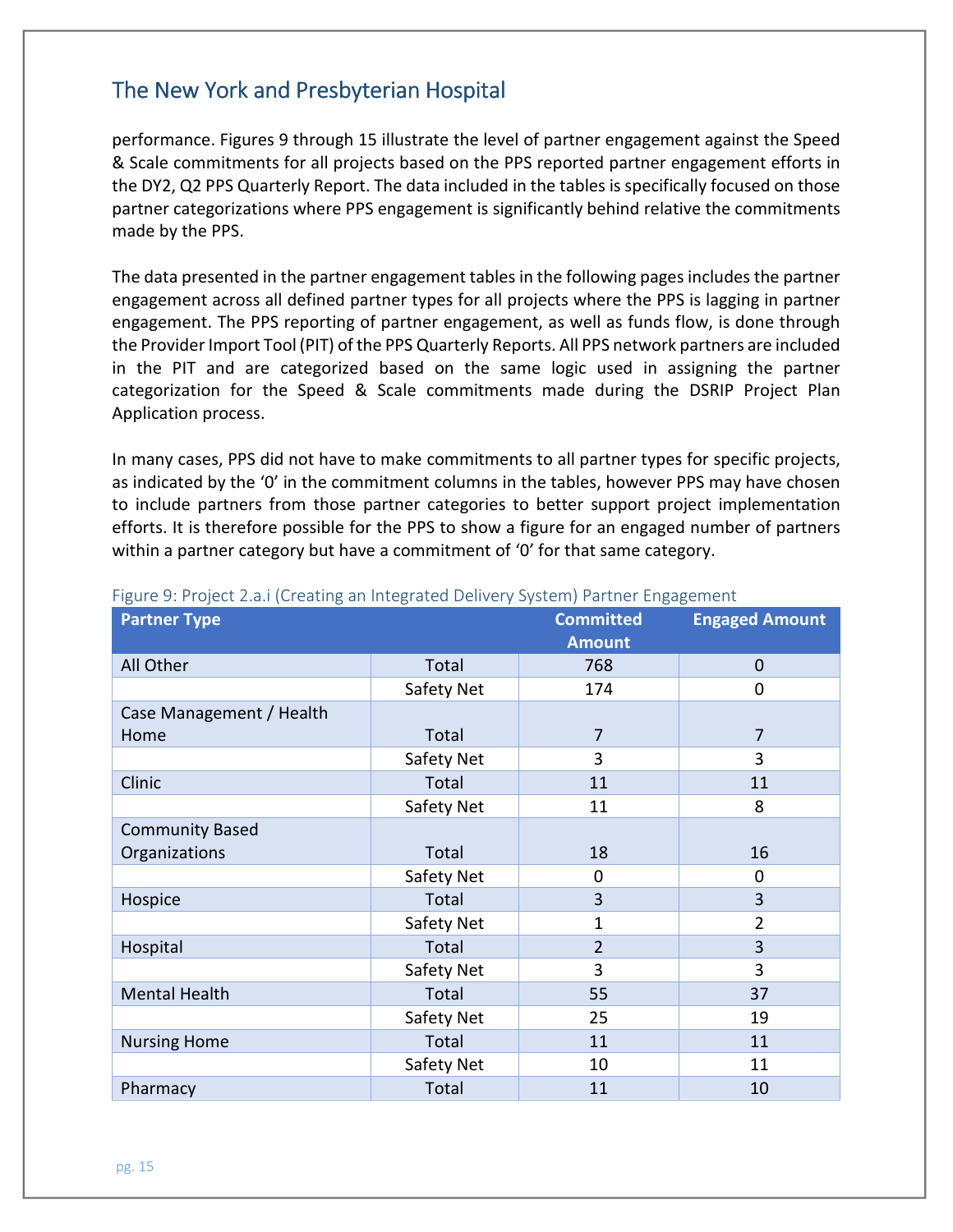|                                    | Safety Net | 8     |     |
|------------------------------------|------------|-------|-----|
| Practitioner - Non-Primary Care    |            |       |     |
| Provider (PCP)                     | Total      | 1,417 |     |
|                                    | Safety Net | 130   |     |
| <b>Practitioner - Primary Care</b> |            |       |     |
| Provider (PCP)                     | Total      | 329   | 116 |
|                                    | Safety Net | 114   | 114 |
| <b>Substance Abuse</b>             | Total      | 10    | 10  |
|                                    | Safety Net | 9     | 9   |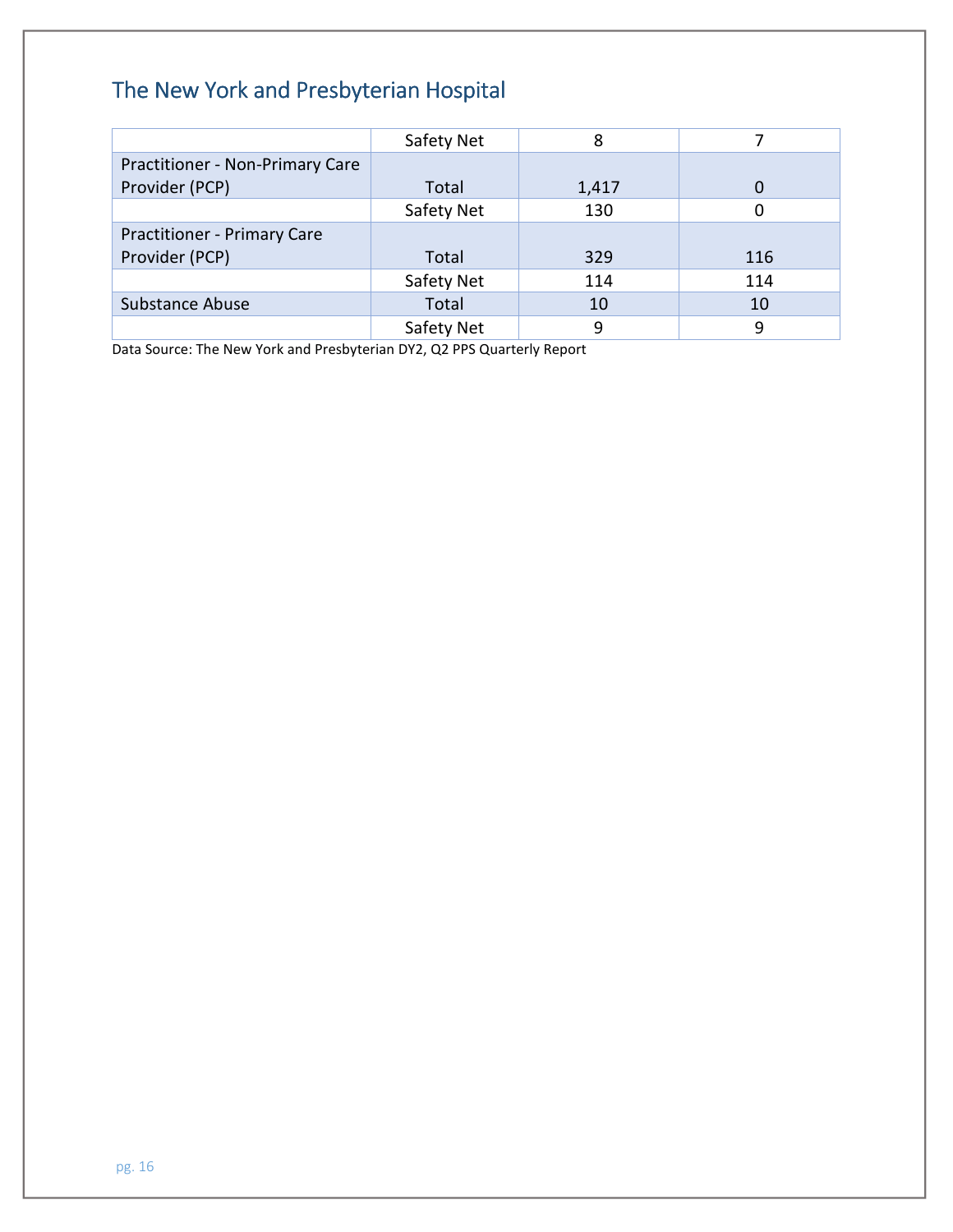|                                    | iguit 10. Froject 2.0. Prinduidtory interiore care units (iCO3)) i artifer Engagement |                  |                       |
|------------------------------------|---------------------------------------------------------------------------------------|------------------|-----------------------|
| <b>Partner Type</b>                |                                                                                       | <b>Committed</b> | <b>Engaged Amount</b> |
|                                    |                                                                                       | <b>Amount</b>    |                       |
| All Other                          | Total                                                                                 | $\mathbf 0$      | $\mathbf{0}$          |
|                                    | Safety Net                                                                            | 174              | $\mathbf 0$           |
| Case Management / Health           |                                                                                       |                  |                       |
| Home                               | Total                                                                                 | 0                | 3                     |
|                                    | Safety Net                                                                            | 3                | 3                     |
| Clinic                             | Total                                                                                 | $\mathbf 0$      | $\overline{2}$        |
|                                    | Safety Net                                                                            | $\overline{2}$   | $\overline{2}$        |
| <b>Community Based</b>             |                                                                                       |                  |                       |
| Organizations                      | Total                                                                                 | $\mathbf 0$      | $\mathbf{1}$          |
|                                    | Safety Net                                                                            | 0                | 0                     |
| <b>Mental Health</b>               | Total                                                                                 | 0                | 19                    |
|                                    | Safety Net                                                                            | 25               | 19                    |
| Pharmacy                           | Total                                                                                 | 0                | $\mathbf 0$           |
|                                    | Safety Net                                                                            | 8                | $\mathbf 0$           |
| Practitioner - Non-Primary Care    |                                                                                       |                  |                       |
| Provider (PCP)                     | Total                                                                                 | $\overline{0}$   | $\mathbf{0}$          |
|                                    | Safety Net                                                                            | 130              | $\overline{0}$        |
| <b>Practitioner - Primary Care</b> |                                                                                       |                  |                       |
| Provider (PCP)                     | Total                                                                                 | $\overline{0}$   | 114                   |
|                                    | Safety Net                                                                            | 114              | 114                   |
| <b>Substance Abuse</b>             | Total                                                                                 | $\mathbf 0$      | 10                    |
|                                    | Safety Net                                                                            | 9                | 9                     |

#### Figure 10: Project 2.b.i (Ambulatory intensive care units (ICUs)) Partner Engagement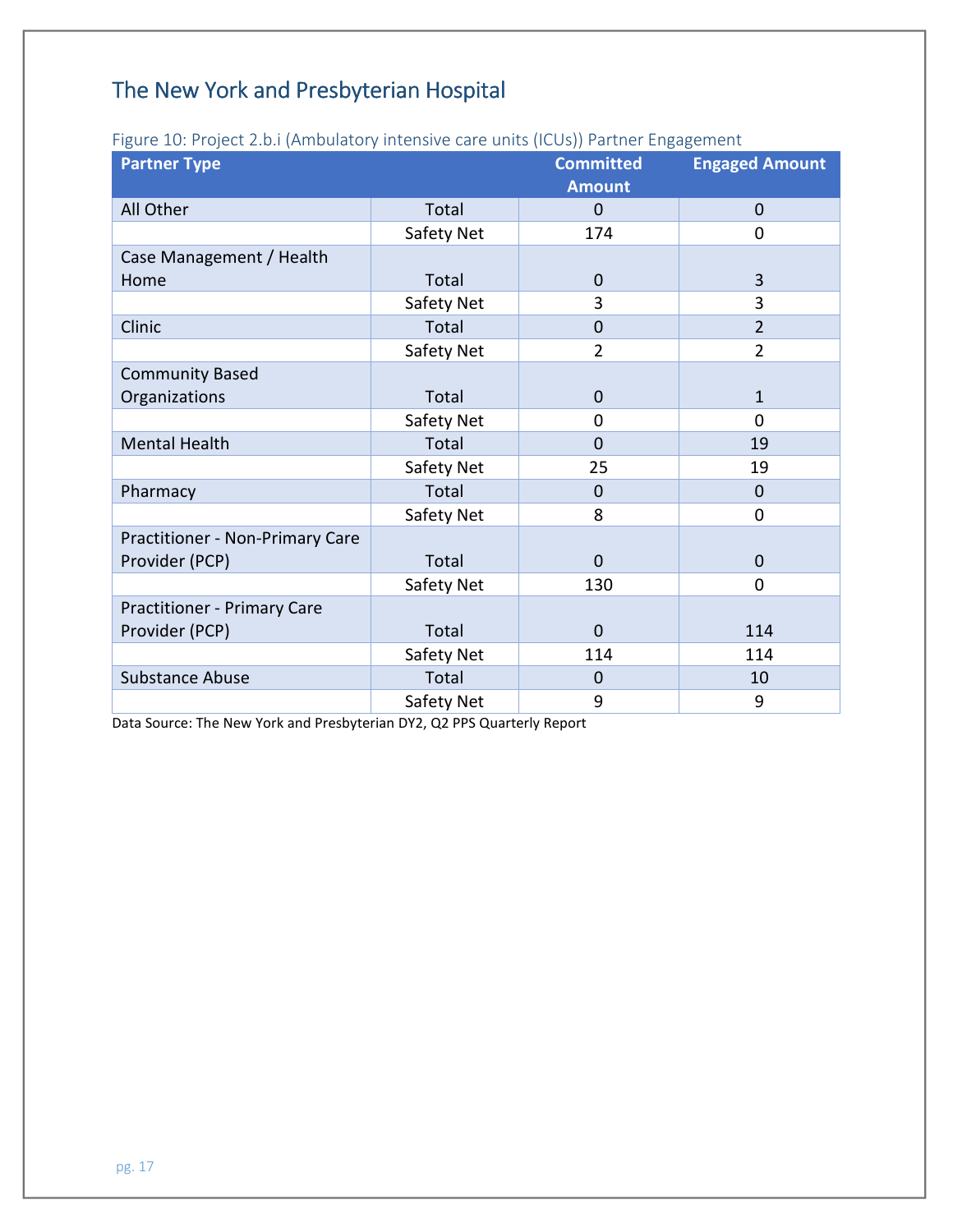Figure 11: Project 2.b.iv (Care transitions intervention model to reduce 30 day readmissions for chronic health conditions) Partner Engagement

| <b>Partner Type</b>                    |            | <b>Committed</b> | <b>Engaged Amount</b> |
|----------------------------------------|------------|------------------|-----------------------|
|                                        |            | <b>Amount</b>    |                       |
| All Other                              | Total      | 768              | $\mathbf 0$           |
|                                        | Safety Net | 174              | 0                     |
| Case Management / Health               |            |                  |                       |
| Home                                   | Total      | 7                | 7                     |
|                                        | Safety Net | 3                | 3                     |
| <b>Community Based</b>                 |            |                  |                       |
| Organizations                          | Total      | 18               | 16                    |
|                                        | Safety Net | 0                | 0                     |
| <b>Practitioner - Non-Primary Care</b> |            |                  |                       |
| Provider (PCP)                         | Total      | 1,417            | $\mathbf 0$           |
|                                        | Safety Net | 130              | 0                     |
| <b>Practitioner - Primary Care</b>     |            |                  |                       |
| Provider (PCP)                         | Total      | 329              | 114                   |
|                                        | Safety Net | 114              | 114                   |

Data Source: The New York and Presbyterian DY2, Q2 PPS Quarterly Report

#### Figure 12: Project 3.a.i (Integration of primary care and behavioral health services) Partner Engagement

| ິບ<br><b>Partner Type</b>          |            | <b>Committed</b><br><b>Amount</b> | <b>Engaged Amount</b> |
|------------------------------------|------------|-----------------------------------|-----------------------|
| All Other                          | Total      | 384                               | $\mathbf 0$           |
|                                    | Safety Net | 87                                | 0                     |
| Clinic                             | Total      | $\mathbf{1}$                      | $\mathbf{1}$          |
|                                    | Safety Net | $\mathbf{1}$                      | 1                     |
| <b>Community Based</b>             |            |                                   |                       |
| Organizations                      | Total      | 9                                 | 8                     |
|                                    | Safety Net | 0                                 | 0                     |
| <b>Mental Health</b>               | Total      | 3                                 | 0                     |
|                                    | Safety Net | 0                                 | 0                     |
| <b>Practitioner - Non-Primary</b>  |            |                                   |                       |
| Care Provider (PCP)                | Total      | 354                               | $\overline{0}$        |
|                                    | Safety Net | 33                                | 0                     |
| <b>Practitioner - Primary Care</b> |            |                                   |                       |
| Provider (PCP)                     | Total      | 164                               | 114                   |
|                                    | Safety Net | 57                                | 114                   |
| <b>Substance Abuse</b>             | Total      | 10                                | 10                    |
|                                    | Safety Net | 9                                 | 9                     |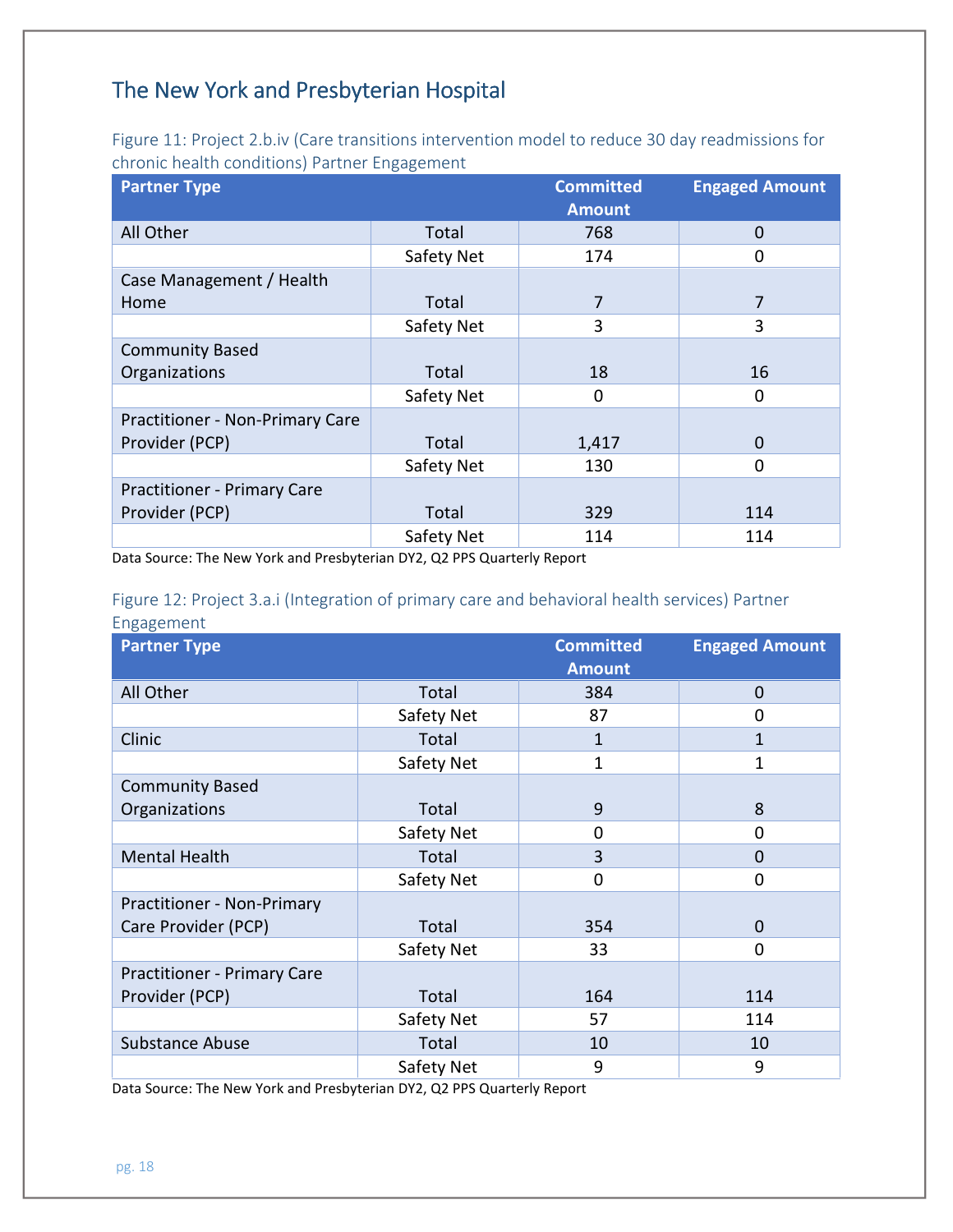Figure 13: Project 3.a.ii (Behavioral health community crisis stabilization services) Partner Engagement

| <b>Partner Type</b>                |            | <b>Committed</b><br><b>Amount</b> | <b>Engaged Amount</b> |
|------------------------------------|------------|-----------------------------------|-----------------------|
| All Other                          | Total      | 0                                 | $\mathbf 0$           |
|                                    | Safety Net | 87                                | 0                     |
| Case Management / Health           |            |                                   |                       |
| Home                               | Total      | $\mathbf 0$                       | 3                     |
|                                    | Safety Net | 3                                 | 3                     |
| Clinic                             | Total      | $\mathbf 0$                       | 11                    |
|                                    | Safety Net | 11                                | 8                     |
| <b>Mental Health</b>               | Total      | 0                                 | 19                    |
|                                    | Safety Net | 25                                | 19                    |
| Practitioner - Non-Primary Care    |            |                                   |                       |
| Provider (PCP)                     | Total      | $\mathbf 0$                       | $\Omega$              |
|                                    | Safety Net | 33                                | 0                     |
| <b>Practitioner - Primary Care</b> |            |                                   |                       |
| Provider (PCP)                     | Total      | $\Omega$                          | 114                   |
|                                    | Safety Net | 57                                | 114                   |
| <b>Substance Abuse</b>             | Total      | 0                                 | 10                    |
|                                    | Safety Net | 9                                 | 9                     |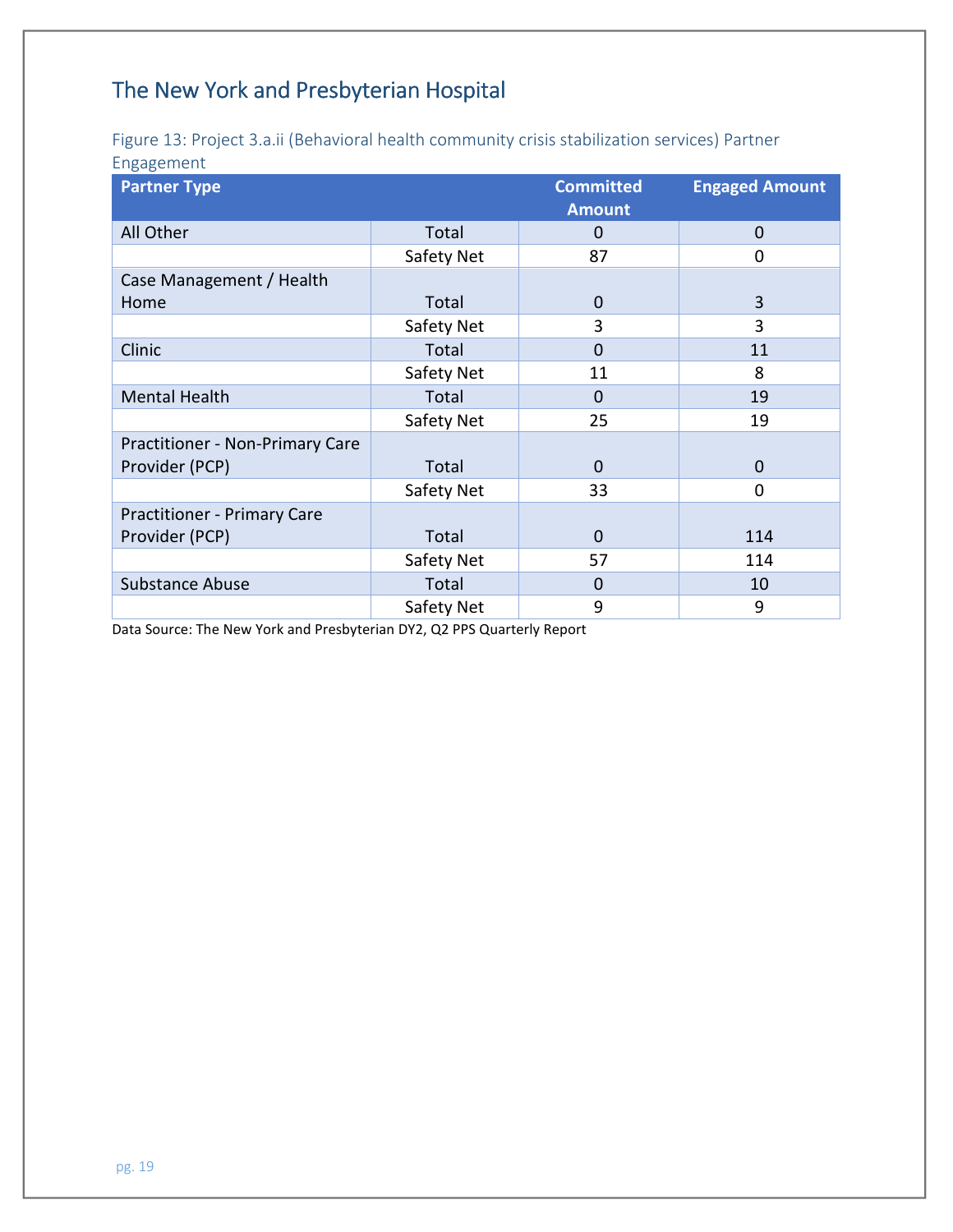#### Figure 14: Project 3.e.i (Comprehensive strategy to decrease HIV/AIDS transmission) Partner Engagement

| <b>Partner Type</b>                  |            | <b>Committed</b><br><b>Amount</b> | <b>Engaged Amount</b> |
|--------------------------------------|------------|-----------------------------------|-----------------------|
| All Other                            | Total      | 768                               | 1                     |
|                                      | Safety Net | 174                               | 0                     |
| Case Management / Health             |            |                                   |                       |
| Home                                 | Total      | $\overline{7}$                    | $\overline{7}$        |
|                                      | Safety Net | 3                                 | 3                     |
| Clinic                               | Total      | $\mathbf{1}$                      | $\overline{0}$        |
|                                      | Safety Net | 1                                 | $\mathbf 0$           |
| <b>Community Based Organizations</b> | Total      | 18                                | 16                    |
|                                      | Safety Net | $\mathbf 0$                       | $\mathbf 0$           |
| <b>Mental Health</b>                 | Total      | 55                                | 37                    |
|                                      | Safety Net | 25                                | 19                    |
| Pharmacy                             | Total      | 11                                | 10                    |
|                                      | Safety Net | 8                                 | $\overline{7}$        |
| Practitioner - Non-Primary Care      |            |                                   |                       |
| Provider (PCP)                       | Total      | 1,417                             | $\overline{2}$        |
|                                      | Safety Net | 130                               | $\mathbf 0$           |
| <b>Practitioner - Primary Care</b>   |            |                                   |                       |
| Provider (PCP)                       | Total      | 21                                | 5                     |
|                                      | Safety Net | 14                                | 4                     |
| <b>Substance Abuse</b>               | Total      | 10                                | 10                    |
|                                      | Safety Net | 9                                 | 9                     |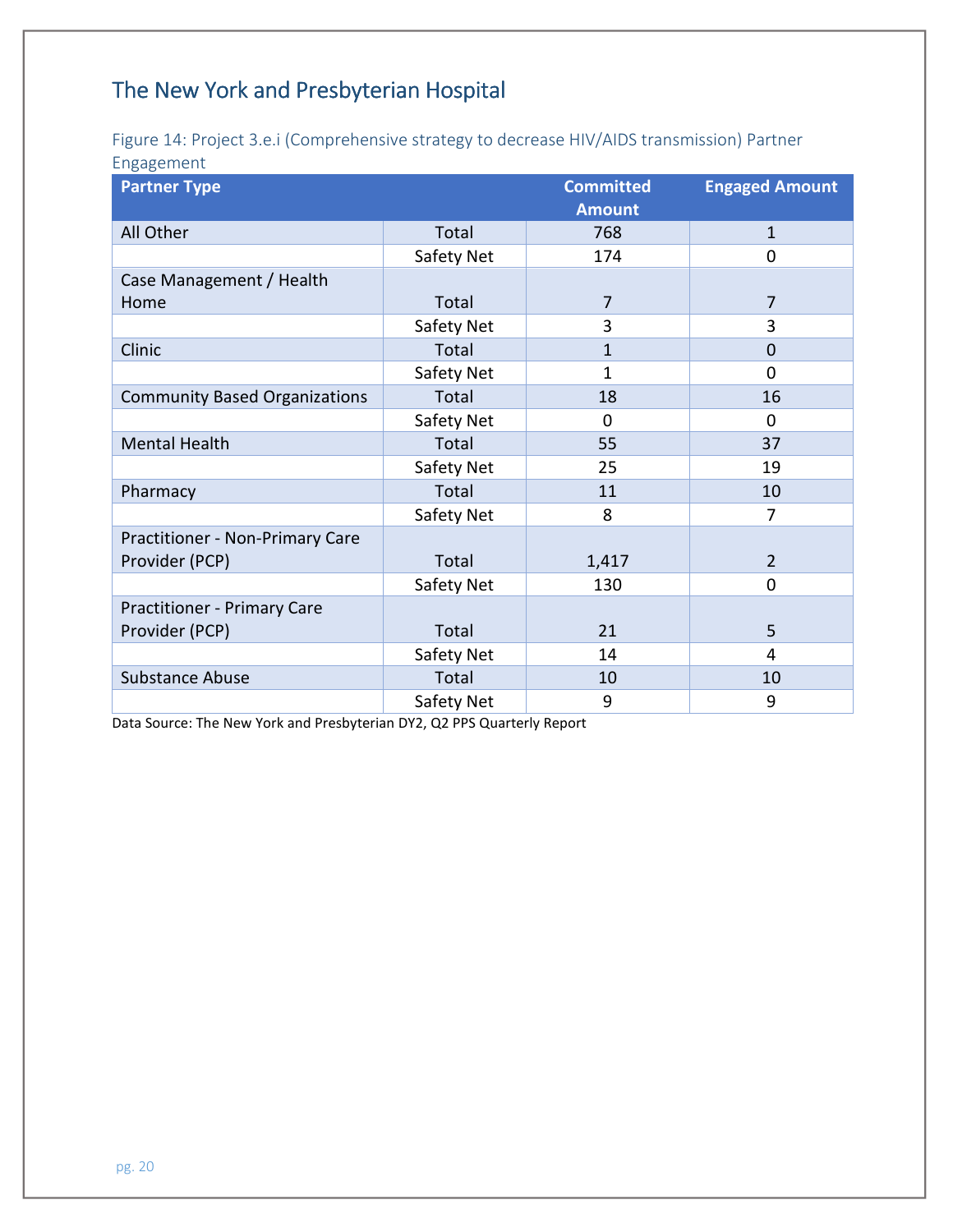| <b>Partner Type</b>                  |            | <b>Committed</b> | <b>Engaged Amount</b> |
|--------------------------------------|------------|------------------|-----------------------|
|                                      |            | <b>Amount</b>    |                       |
| All Other                            | Total      | 768              | $\mathbf 0$           |
|                                      | Safety Net | 174              | 0                     |
| <b>Community Based Organizations</b> | Total      | 2                | $\overline{2}$        |
|                                      | Safety Net | $\overline{2}$   | $\overline{2}$        |
| Hospice                              | Total      | 18               | 16                    |
|                                      | Safety Net | 0                | 0                     |
| Hospital                             | Total      | 3                | 3                     |
|                                      | Safety Net | 1                | $\overline{2}$        |
| <b>Practitioner - Primary Care</b>   |            |                  |                       |
| Provider (PCP)                       | Total      | 125              | $\overline{2}$        |
|                                      | Safety Net | 130              | $\Omega$              |
| <b>Substance Abuse</b>               | Total      | 329              | 115                   |
|                                      | Safety Net | 114              | 114                   |

Figure 15: Project 3.g.i (Integration of palliative care into the PCMH model) Partner Engagement

Data Source: The New York and Presbyterian DY2, Q2 PPS Quarterly Report

 As the data in Figures 9 through 15 above indicate, the PPS has engaged network partners on a limited basis across all projects. Of particular note is project 3.a.i, where NYP has not yet engaged a Mental health partner. The combination of the PPS failure to meet Patient Engagement targets and the lagging Partner Engagement across the same projects indicates an elevated level of risk for the successful implementation of project 3.e.i and 3.g.i.

#### **PPS Narratives for At-Risk Projects**

 For those projects that have been identified through the analysis of Project Milestone Status, Patient Engagement AVs and Partner Engagement, the IA also reviewed the PPS narratives for additional details provided by the PPS that would indicate efforts to address challenges related to project implementation.

- 3.e.i. (Comprehensive strategy to decrease HIV/AIDS transmission ): NYP indicated that it has faced the following challenges throughout the first year of implementation: (1) due to an influx of additional resources through the acquisition of several grants, including three NYS DOH End-the-Epidemic grants, the HIV Center of Excellence (CoE) is suddenly faced with space challenges to accommodate the increasing staffing; (2) aligning new DSRIP- funded efforts with existing Medical Case Management (MCM) and other engagement- focused efforts, and (3) ensuring access to appropriate substance use treatment. The PPS has also noted various efforts to mitigate the challenges identified. The impact of these efforts will be evaluated in future quarters.
- 3.g.i. (Integration of palliative care into the PCMH Model): The PPS recognized challenges due to (1) the speed at which the appropriate IS support could be developed, (2) the recruitment of staff with specialized palliative care competencies to address high-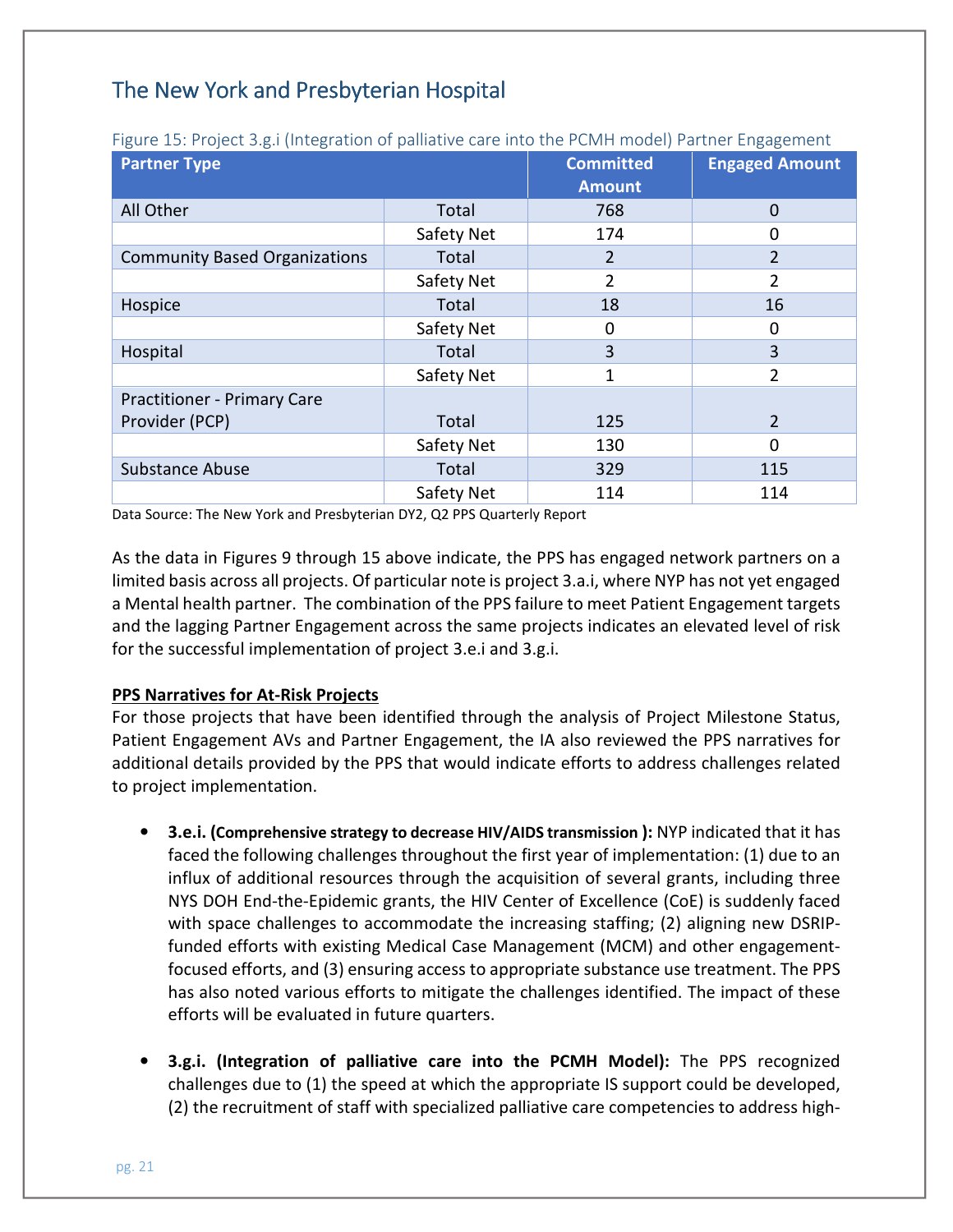risk patients, and (3) the speed at which education can be rolled out to primary care practices that are currently involved in other DSRIP- and leadership initiatives.

 NYP also was challenged in recruiting a team (MD, NP, SW, RN Care Manager) with appropriate palliative care experience to support both direct service to the target population and the provision of education (webinars, case conferences, shadowing, etc.) to the primary care practices.

practices.<br>In rolling out generalist level education to the participating primary care practices, the 3.g.i project team, also met some resistance from front line staff around their comfort level with discussing goals of care and end of life treatment with patients, as well as challenges related to merging the new education with other GME, DSRIP-funded, or practice leadership initiatives.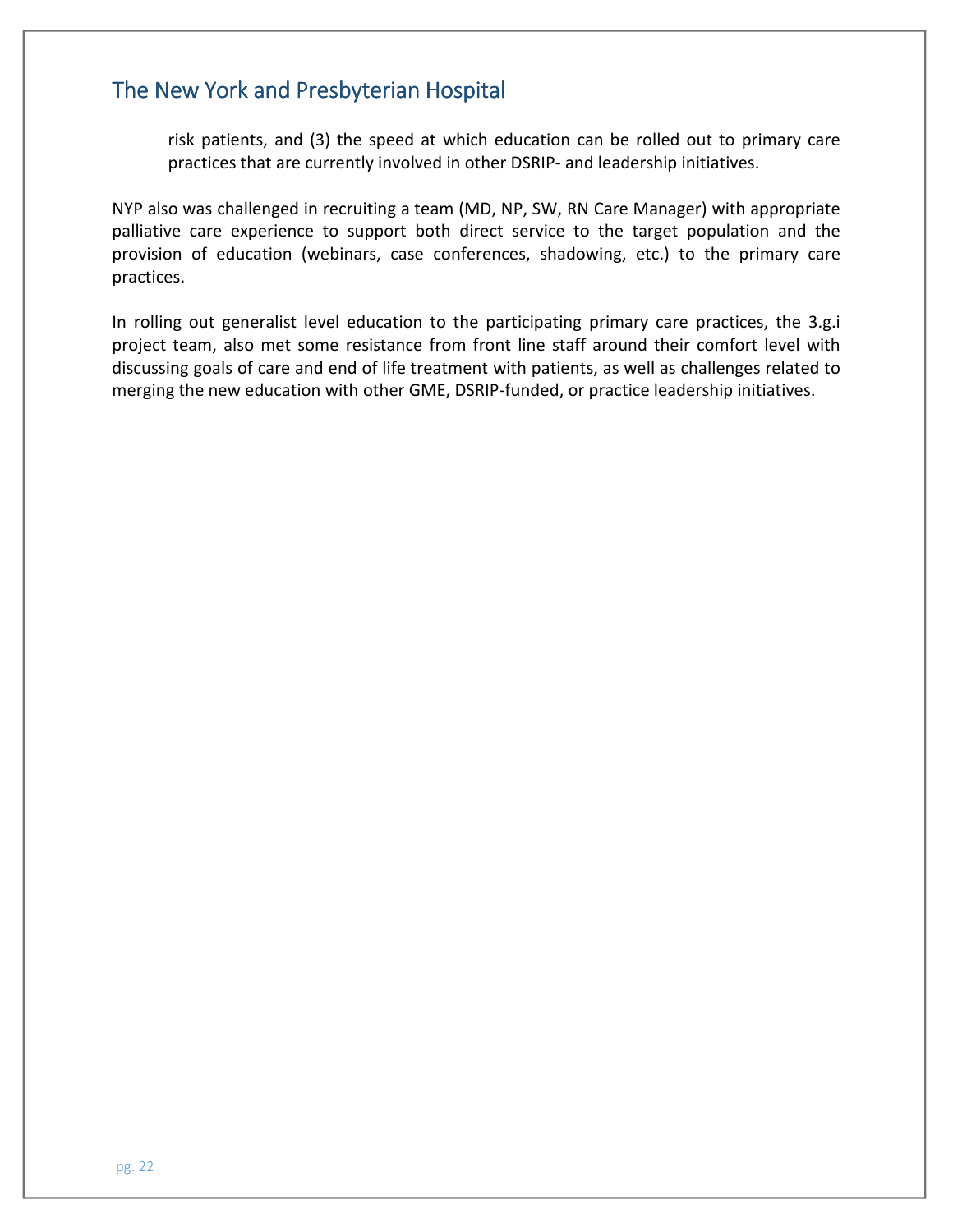## IV. Overall Project Assessment

 NYP based on the analyses described in the previous sections. The 'X' in a column indicates an area where the IA identified a potential risk to the PPS' successful implementation of a project. Figure 16 below summarizes the IA's overall assessment of the project implementation efforts of

#### Figure 16: Overall Project Assessment

| Project  | <b>Project Description</b>                                                                                  | <b>Patient</b><br><b>Engagement</b> | <b>Project</b><br><b>Milestone</b><br><b>Status</b> | <b>Partner</b><br><b>Engagement</b> |
|----------|-------------------------------------------------------------------------------------------------------------|-------------------------------------|-----------------------------------------------------|-------------------------------------|
| 2.a.i.   | Creating an Integrated<br>Delivery System                                                                   |                                     |                                                     | $\mathsf{X}$                        |
| 2.b.i.   | Ambulatory intensive care<br>units (ICUs)                                                                   |                                     |                                                     | $\mathsf{X}$                        |
| 2.b.iii. | ED care triage for at-risk<br>populations                                                                   |                                     | $\mathsf{X}$                                        |                                     |
| 2.b.iv.  | Care transitions<br>intervention model to<br>reduce 30 day<br>readmissions for chronic<br>health conditions |                                     |                                                     | X                                   |
| 3.a.i.   | Integration of primary care<br>and behavioral health<br>services                                            |                                     |                                                     | X                                   |
| 3.a.ii.  | <b>Behavioral health</b><br>community crisis<br>stabilization services                                      |                                     |                                                     | X                                   |
| 3.e.i.   | Comprehensive strategy to<br>decrease HIV/AIDS<br>transmission                                              | $\mathsf{X}$                        |                                                     | $\mathsf{X}$                        |
| 3.g.i.   | Integration of palliative<br>care into the PCMH model                                                       | X                                   |                                                     | X                                   |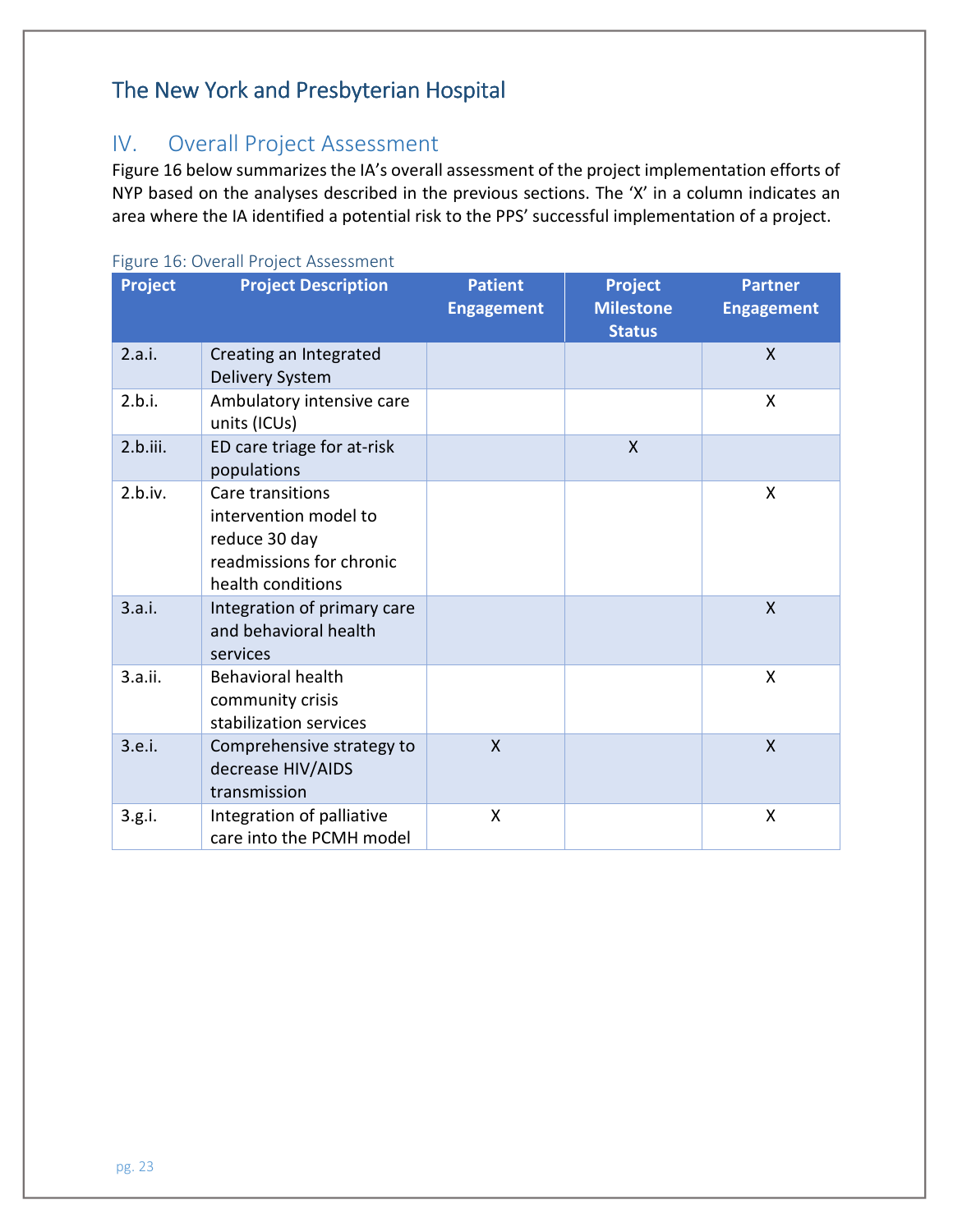## V. Project Risk Scores

 the projects chosen for implementation by the PPS. The risk scores range from a score of 1, indicating the Project is on track to a score of 5, indicating the Project is off track. Based on the analyses presented in the previous pages the IA has assigned risk scores to each of

| <b>Project</b> | <b>Project Description</b>                                                                                  | <b>Risk</b>    | <b>Reasoning</b>                                                                                                                                                                                                            |
|----------------|-------------------------------------------------------------------------------------------------------------|----------------|-----------------------------------------------------------------------------------------------------------------------------------------------------------------------------------------------------------------------------|
|                |                                                                                                             | <b>Score</b>   |                                                                                                                                                                                                                             |
| 2.a.i.         | Creating an Integrated<br>Delivery System                                                                   | $\overline{2}$ | This is a low risk score indicating the project is<br>more than likely to meet intended goals but has<br>challenges to overcome.                                                                                            |
| 2.b.i.         | Ambulatory intensive care<br>units (ICUs)                                                                   | $\overline{2}$ | This is a low risk score indicating the project is<br>more than likely to meet intended goals but has<br>challenges to overcome.                                                                                            |
| 2.b.iii        | ED care triage for at-risk<br>populations                                                                   | $\overline{2}$ | This is a low risk score indicating the project is<br>more than likely to meet intended goals but has<br>challenges to overcome.                                                                                            |
| 2.b.iv.        | Care transitions<br>intervention model to<br>reduce 30 day readmissions<br>for chronic health<br>conditions | $\overline{2}$ | This is a low risk score indicating the project is<br>more than likely to meet intended goals but has<br>challenges to overcome.                                                                                            |
| 3.a.i.         | Integration of primary care<br>and behavioral health<br>services                                            | $\overline{2}$ | This is a low risk score indicating the project is<br>more than likely to meet intended goals but has<br>challenges to overcome.                                                                                            |
| 3.a.ii.        | <b>Behavioral health</b><br>community crisis<br>stabilization services                                      | $\overline{2}$ | This is a low risk score indicating the project is<br>more than likely to meet intended goals but has<br>challenges to overcome.                                                                                            |
| 3.e.i.         | Comprehensive strategy to<br>decrease HIV/AIDS<br>transmission                                              | $\overline{3}$ | This is a moderate risk score indicating the<br>project could meet intended goals but requires<br>some performance improvements and<br>overcoming challenges. The PPS has had patient<br>and partner engagement challenges. |
| 3.g.i.         | Integration of palliative<br>care into the PCMH model                                                       | 3              | This is a moderate risk score indicating the<br>project could meet intended goals but requires<br>some performance improvements and<br>overcoming challenges. The PPS has had patient<br>and partner engagement challenges. |

#### Figure 17: Project Risk Scores

\*Projects with a risk score of 3 or above will receive a recommendation.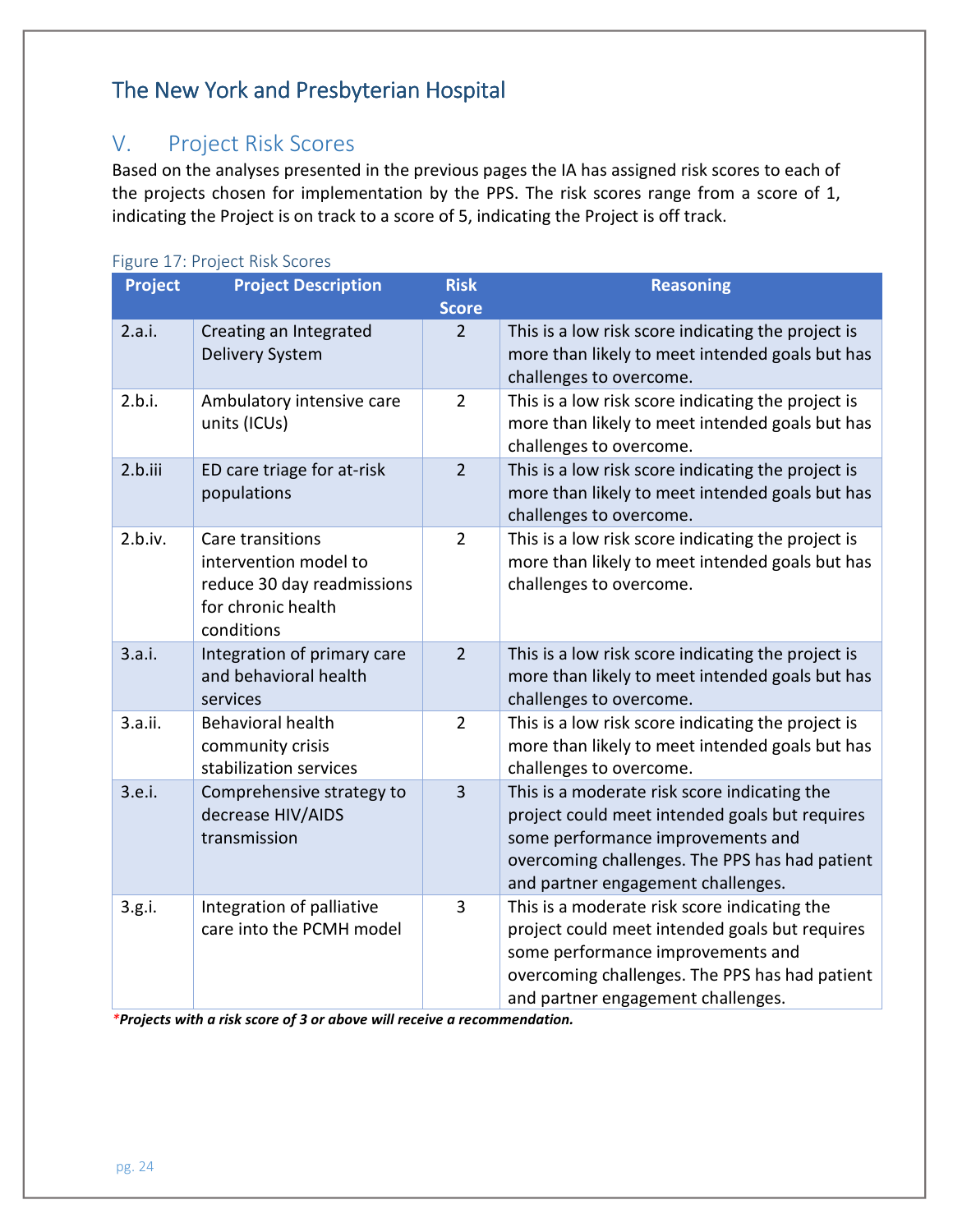### VI. IA Recommendations

 The IA's review of The New York and Presbyterian Hospital covered the PPS organizational capacity to support the successful implementation of DSRIP and the ability of the PPS to successfully implement the projects the PPS selected through the DSRIP Project Plan Application process. The review of the PPS organizational capacity to support the successful implementation of DSRIP found no fundamental issues that would indicate that the PPS cannot successfully meet the DSRIP goals. The IA noted that the PPS has not distributed funds across many of its partners and that Partner Engagement has been limited across multiple projects. The PPS must identify opportunities to better engage its partners and to distribute funds to ensure the continued engagement of key partners in the implementation of the DSRIP projects.

 The IA did also note that there were two projects where the PPS missed Patient Engagement targets and had limited Partner Engagement through DY2, Q2. The PPS will need to address the concerns associated with these two projects to ensure the successful implementation of these projects.

projects.<br>The following recommendations have been developed based on the IA's assessment of the PPS progress and performance towards meeting the DSRIP goals. For each recommendation, it is expected that the PPS will develop a Mid-Point Assessment Action Plan (Action Plan) by no later than March 2, 2017. The Action Plan will be subject to IA review and approval and will be part of the ongoing PPS Quarterly Reports until the Action Plan has been successfully completed.

#### A. Organizational Recommendations

#### Cultural Competency and Health Literacy

Recommendation: The IA recommends the PPS implement the strategies and execute the training on CCHL as articulated in its submitted plans. The execution of this strategy needs to articulate how the PPS will measure the effectiveness of its CC/HL outreach efforts to the target population.

#### B. Project Recommendations

#### 3.e.i. (Comprehensive strategy to decrease HIV/AIDS transmission):

Recommendation 1: The IA recommends that the PPS obtain long-term space for the HIV Center of Excellence (CoE) that can accommodate growth of staff and patients attributed to the program.

Recommendation 2: The PPS needs to demonstrate effective collaboration with CBOs and other resources to ensure appropriate access to substance abuse treatment

#### 3.g.i Integration of palliative care into the PCMH model

Recommendation 1: The IA recommends that the PPS create an action plan to increase the presence of palliative team members in primary care practices in order to increase referrals, which will further improve patient engagement.